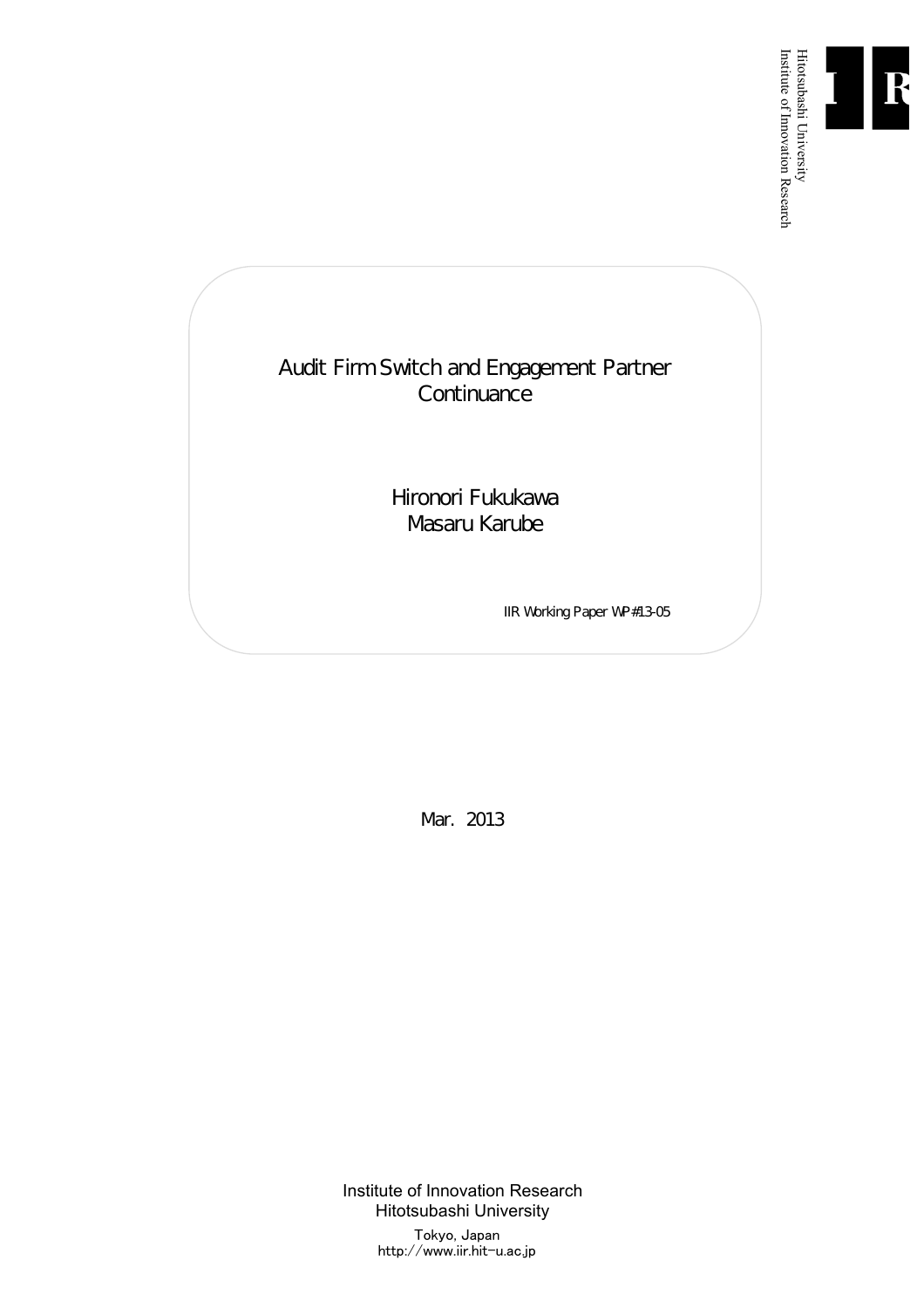## **Audit Firm Switch and Engagement Partner Continuance**

Hironori Fukukawa Graduate School of Commerce and Management, Hitotsubashi University, Japan h.fukukawa@r.hit-u.ac.jp

> Masaru Karube Institute of Innovation Research, Hitotsubashi University, Japan karube@iir.hit-u.ac.jp

> > January 31, 2012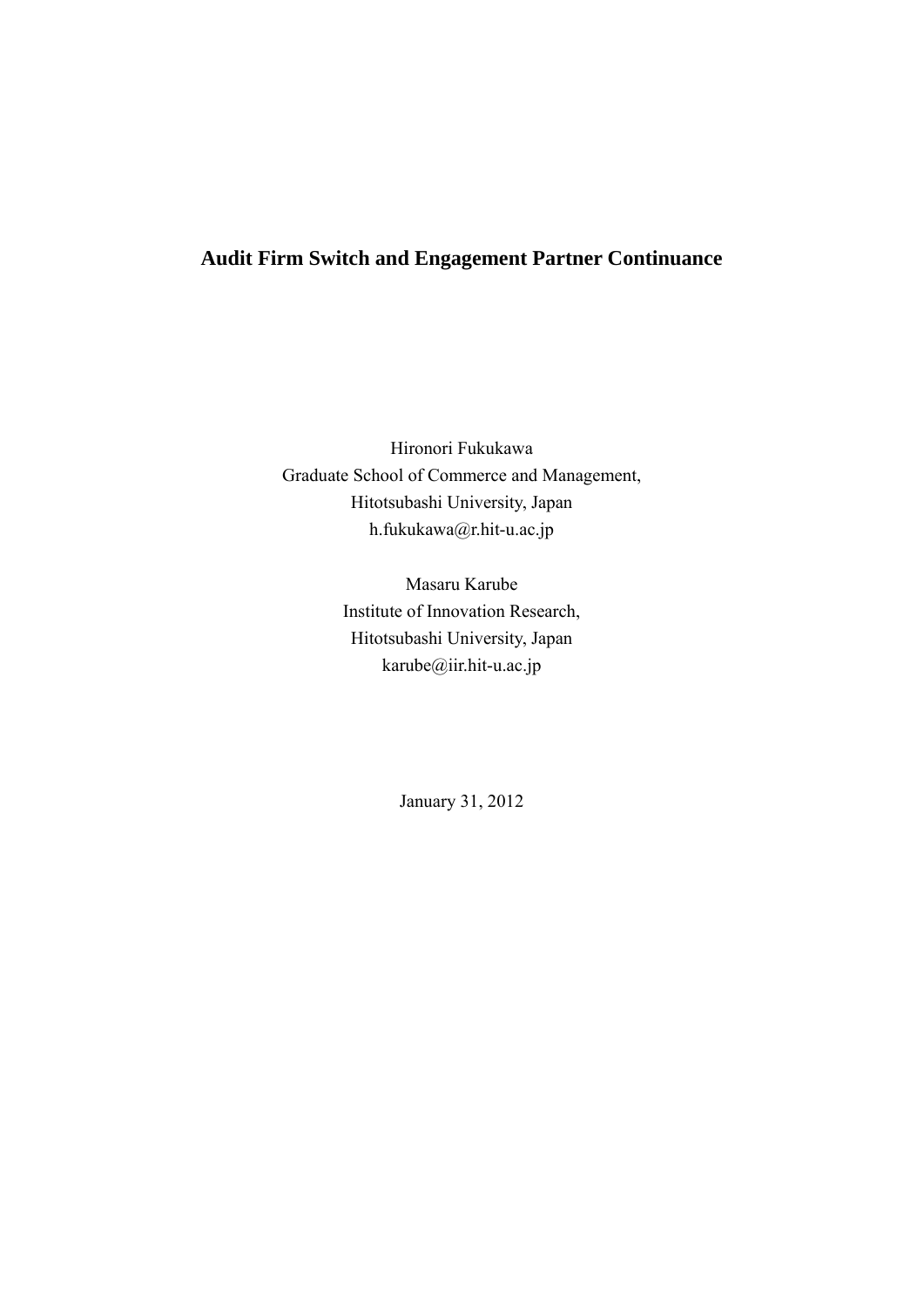## **Audit Firm Switch and Engagement Partner Continuance**

**SUMMARY:** This study examines how audit fees change when companies switch audit firms. In particular, we are interested in the effect of engagement partners' familiarity with clients on the changes in audit fees. On the basis of the unique data on individual engagement partners obtained from auditors' reports in Japan, this study uses a more direct measure of partner–client familiarity than previous studies. By identifying engagement partners on both final and initial audits, we find that when audit fees increase after an audit firm switch, the ratio of engagement partners on initial audits who had been involved with the client before the switch has a negative impact on the increase in audit fees. On the other hand, when audit fees do not increase, no significant relationship is found between them. Furthermore, this study provides some evidence on the effect of the demise of *ChuoAoyama*, which was one of the Big 4 firms in Japan.

**Keywords:** Audit firm switch, Engagement partner continuance, Audit fees **Data Availability:** Data used in this study are obtainable from public sources.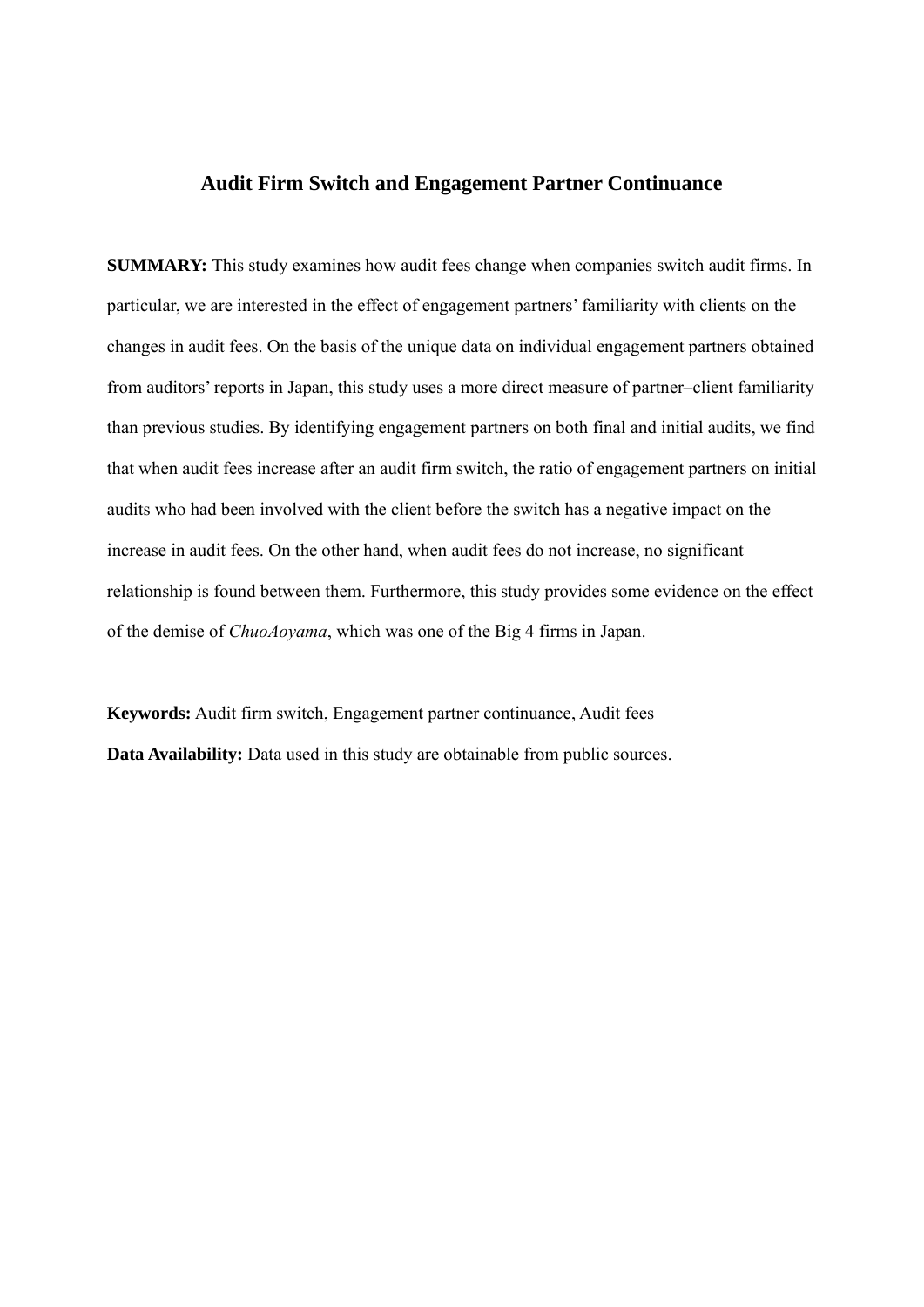## **Audit Firm Switch and Engagement Partner Continuance**

#### **INTRODUCTION**

This study aims to investigate how audit fees change when companies switch audit firms, and whether the changes in audit fees are influenced by the engagement partners of a predecessor audit firm moving to a successor audit firm and continuing to be involved with the audit. If an audit continues to be conducted by the same engagement partners after an audit firm switch, knowledge and experience that the partners acquired before the audit firm switch are carried over to the successor audit firm. By focusing on engagement partner continuance, we examine the effect of knowledge and experience carried over from previous engagements on initial audit fees paid to a successor audit firm.

Some previous studies found evidence of "lowballing," that is, audit fees being lower on initial audit engagements (Craswell and Francis 1999; Ghosh and Lustgarten 2006; Sankaraguruswamy and Whisenant 2009). However, these studies did not consider whether initial audits after an audit firm switch were conducted by the same engagement partners as before the audit firm switch. Vermeer et al. (2008) examined the impact of partner–client familiarity on audit fees by focusing on former Andersen clients and found that Andersen clients that followed the former partner to a new firm paid lower audit fees than other clients. However, they did not directly investigate whether the former partner continued to be involved with the client after the audit firm switch, but instead used an indirect indicator of partner continuance (i.e., whether the successor audit firm had acquired an Andersen office that had provided an audit service to the client). In this study, we refine the measure of partner–client familiarity and examine the effect of engagement partner continuance on audit fees at an individual level, not at an office level, by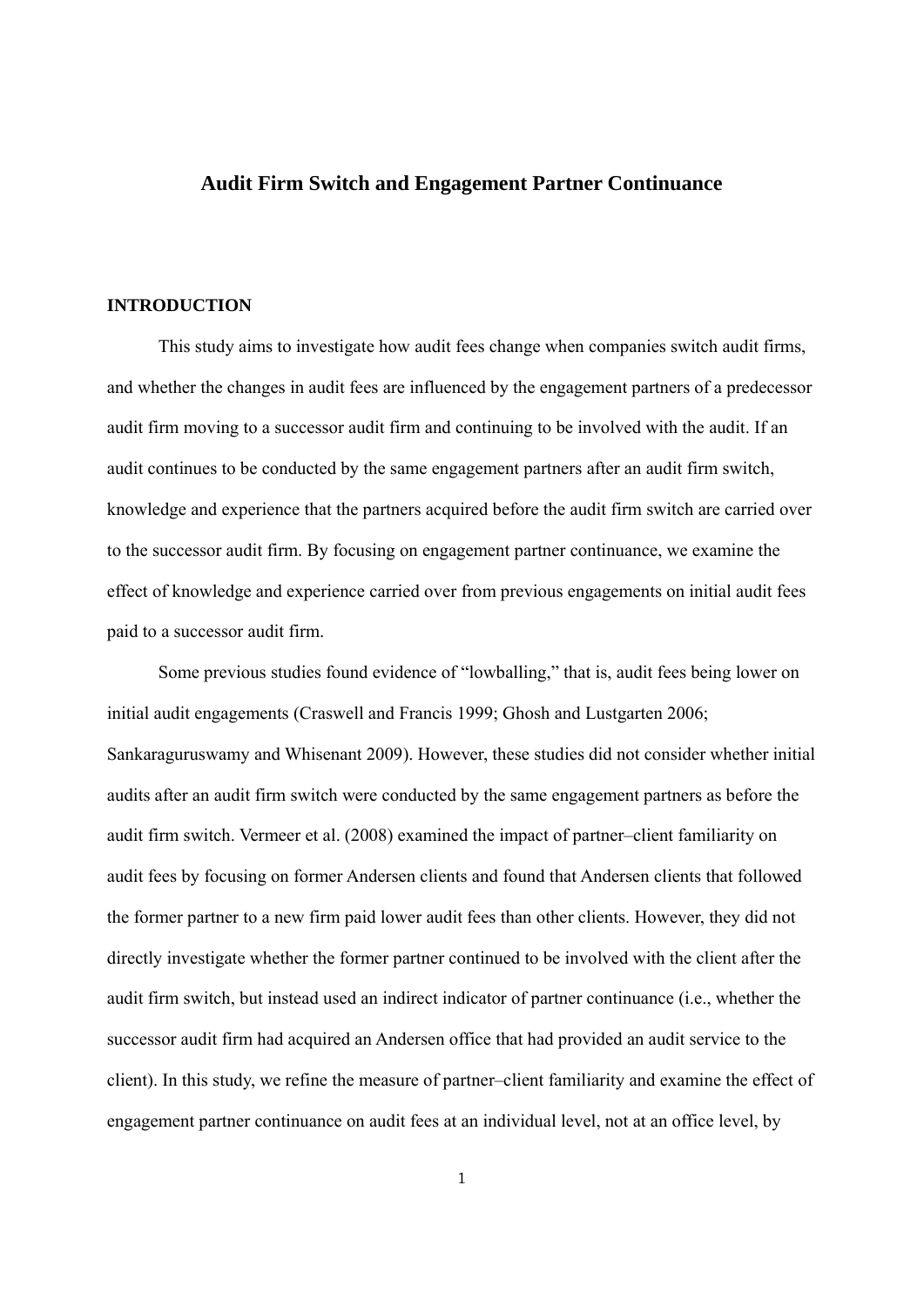using data on individual engagement partners. In the Japanese practice, each engagement partner signs her/his name on an auditor's report. These unique data enable us to identify engagement partners of the successor audit firm who were the engagement partners before an audit firm switch.

In addition, this study investigates the effect of engagement partner continuance on the change in, not the level of, audit fees on initial audits. Most previous studies of audit firm switches examined the level of audit fees because they are primarily interested in comparing audit fees paid by clients with audit firm switches and those by others. In contrast, we are interested in whether the changes in audit fees are influenced by the former engagement partners who continue to conduct the audit after an audit firm switch.

Audit firm switches can be categorized into three types: audit firm's resignation, client's dismissal, and forced audit firm switches. In the resignation type of switches, audit firms take the initiative. In contrast, clients take the lead in dismissing their incumbent audit firm. Engagement partner continuance is expected to impact audit fee changes differently depending on the type of audit firm switch and the relative power relationships between an audit firm and a client. That is, we hypothesize that the ratio of engagement partners of a successor audit firm who had been involved with the client before an audit firm switch has a negative impact on the changes in audit fees for the resignation type of switch, but not for the type of audit firm switches in which clients take the lead.

As a result of the OLS regression analysis, we find that for a sample comprising companies whose audit fees increased after an audit firm switch, the increase in audit fees is smaller for an audit with more engagement partners being the former engagement partners before the audit firm switch. On the other hand, for a sample comprising companies whose audit fees did not increase, such an effect of engagement partner continuance is not found.

2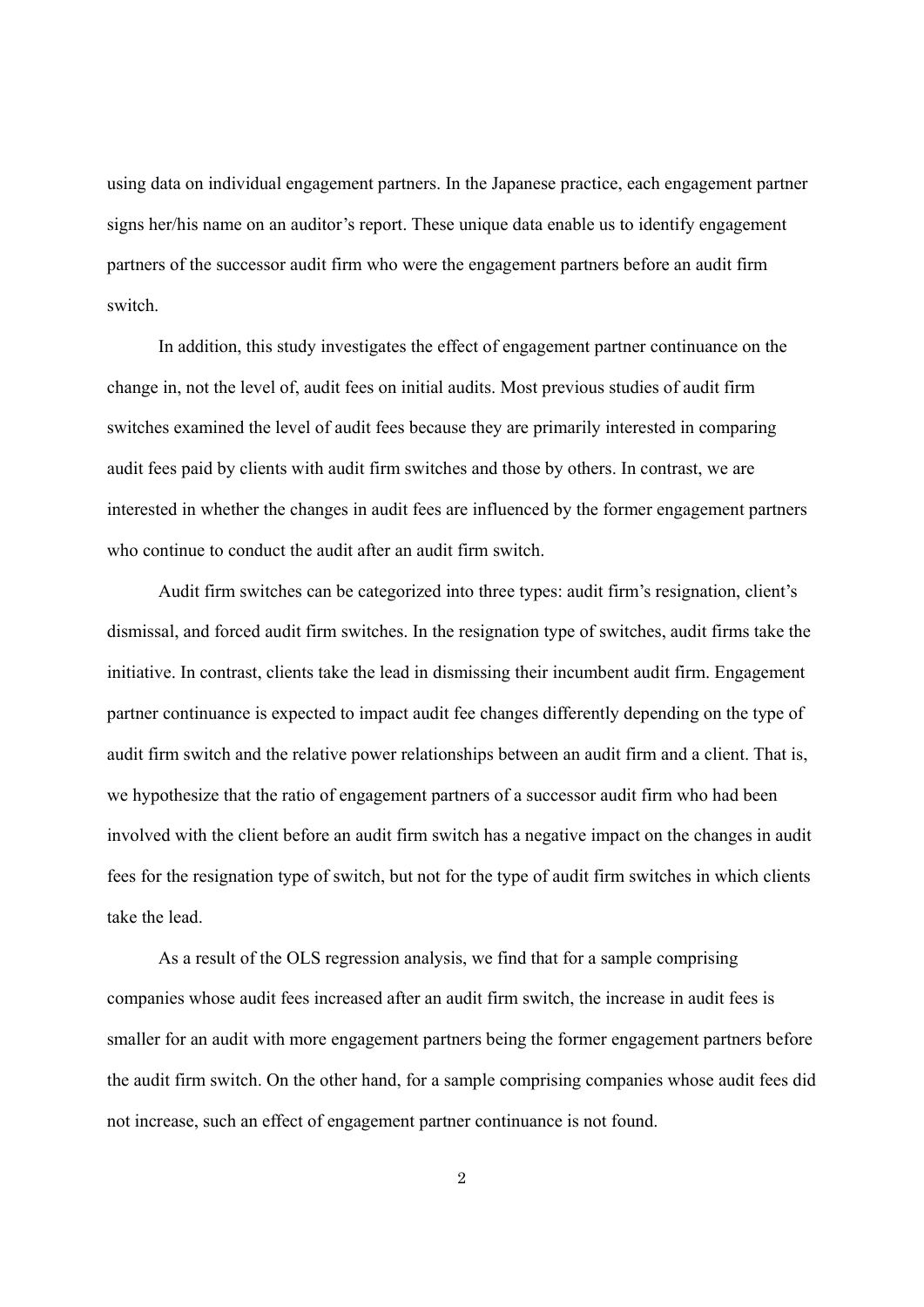The rest of this paper is organized as follows. In the next section, we review relevant literature, provide some background information on the audit market and practice in Japan, and present hypotheses. Then, we describe the research method including the sample and data, followed by results. Finally, we summarize our findings and discuss possible future research.

#### **LITERATURE REVIEW AND HYPOTHESES**

#### **Audit Firm Switch**

 $\overline{a}$ 

Some previous studies of audit fees on initial audits provided empirical evidence of "lowballing" in various contexts.<sup>1</sup> Craswell and Francis (1999) documented that audit fee discounting was found only for audit firm switches from non-Big 8 firms to Big 8 firms in the Australian market. Sankaraguruswamy and Whisenant (2009) also found evidence of lowballing in the U.S. market but determined that audit quality did not deteriorate because of lowballing. Ghosh and Lustgarten (2006) hypothesized that audit fee discounting was more intense in the market segment comprising many small audit firms than in that dominated by a few large audit firms and found confirming evidence. However, Machida (2009) and Kasai (2009) found no evidence of lowballing in the context of the Japanese audit market. These studies of audit fees on initial audits did not examine how audit fees changed after audit firm switches.

In addition, various factors are found to affect audit firm switches. By analyzing data on audit firm switches from 1973 to 1982, Johnson and Lys (1990) obtained results supporting their argument that audit firm switches were generally attributed to cross-temporal changes in client characteristics as well as differences in audit firm cost structures. Schwartz and Menon (1985) reported that financially distressed companies had a greater tendency to switch audit firms than

<sup>1</sup> Lowballing is defined as "setting audit fees below total current costs on initial audit engagements" (DeAngelo 1981, 113).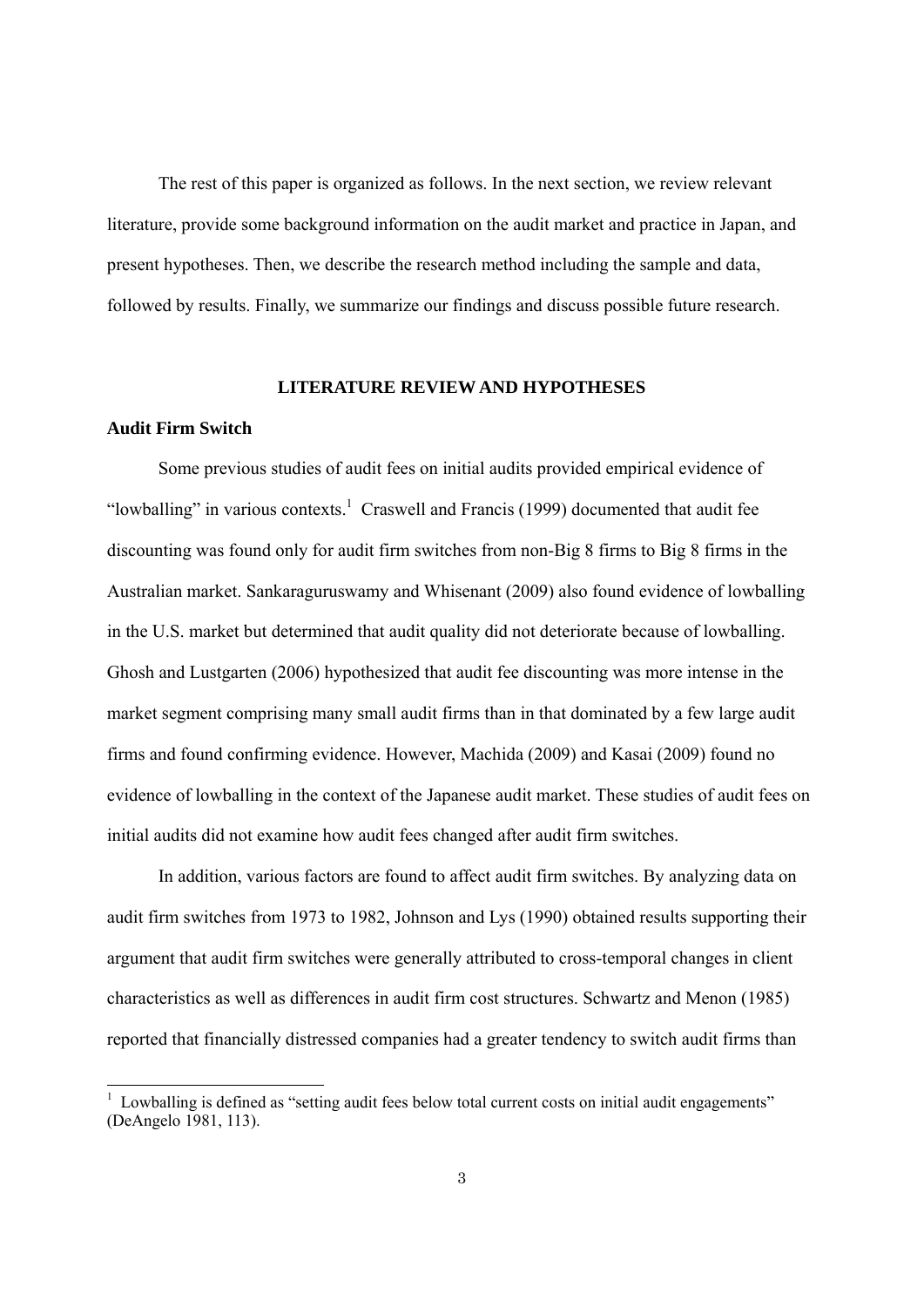healthier companies. Similarly, Johnstone and Bedard (2004) investigated client acceptance and continuance decisions of a large audit firm and found that the firm resigned audit engagements with riskier clients and accepted those with less risky clients. They also found that audit fees did not affect client acceptance and continuance decisions.

Krishnan and Krishnan (1997) compared companies whose audit firms resigned with companies that dismissed their audit firms and reported that there were differences between them in some dimensions relating to audit firms' litigation risk. Shu (2000) presented similar results, indicating that audit firm resignation was positively associated with litigation risk to audit firms. She also found that audit firm resignation was caused by clientele mismatch due to changes in audit firm characteristics. Landsman et al. (2009) documented that Big N audit firms have become more sensitive to client misalignment, but less sensitive to client risk in the post-Enron era.

### **Audit Fee Changes**

Only a few of the many audit fee studies have examined changes in, rather than the level of, audit fees. Most of them concentrated on examining audit market changes in the United States after the demise of Arthur Andersen. For example, Feldman (2006) investigated the effect of the change in audit market concentration after the demise of Arthur Andersen on changes in audit fees and found a positive relationship between them. Similarly, Ghosh and Pawlewicz (2009) found that audit fees and total fees increased after the enactment of the Sarbanes-Oxley Act, and that the fee increase was larger for the Big 4 firms than for the non-Big 4 firms. Kohlbeck et al. (2008) reported that while clients that switched their audit firm in an open market experienced lowballing, those that moved to a new firm along with their former Andersen office did not experience lowballing; that is, audit fee changes were influenced by the nature of client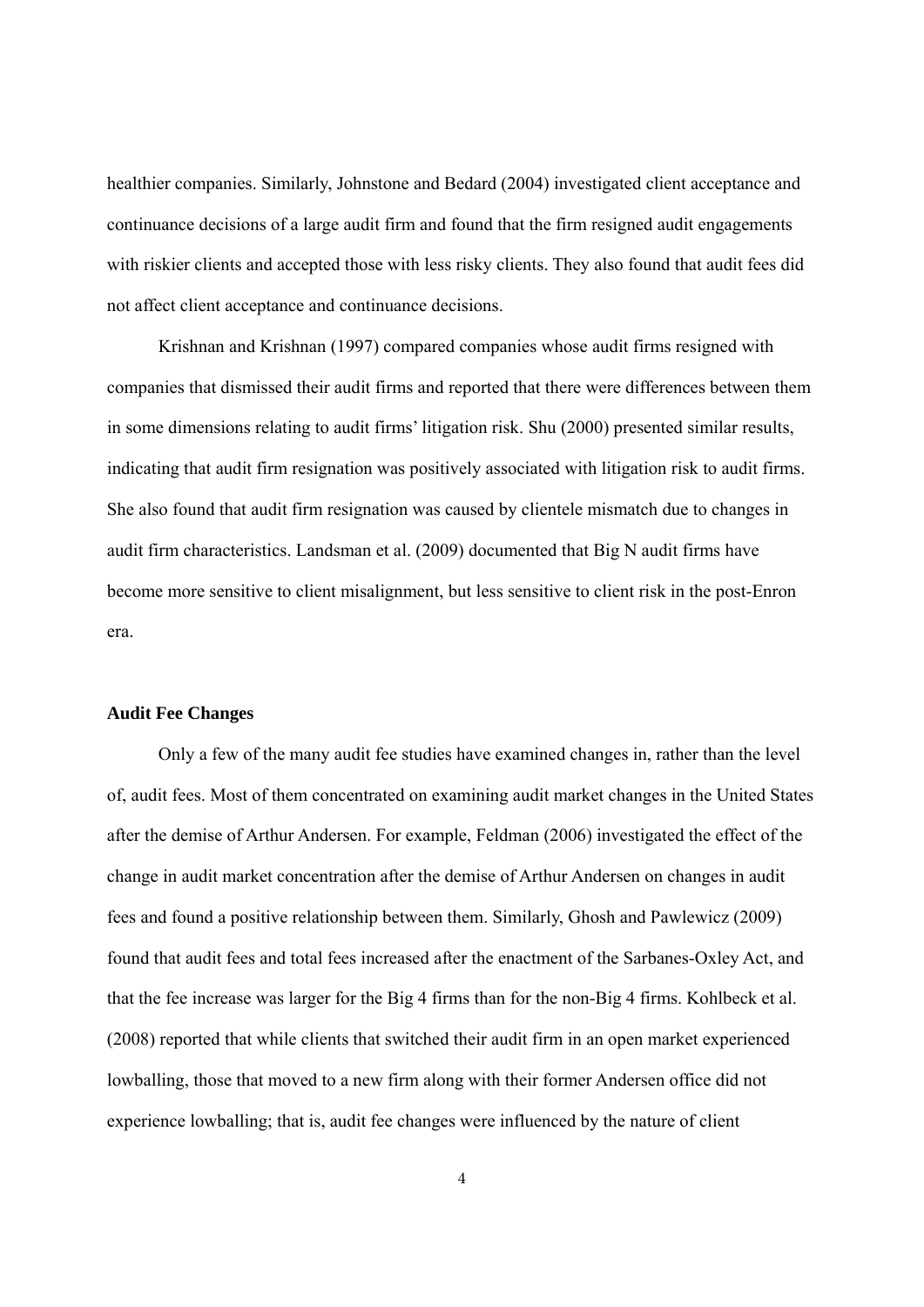acquisition by a successor audit firm.

Bedard et al. (2008) examined audit fee changes from 2003 to 2004. They determined that companies that disclosed internal control problems in 2003 continued to pay higher fees in 2004 even if the problems were remedied, and that the first-time disclosure of an internal control problem in 2004 resulted in higher audit fees. Finally, Feldmann et al. (2006) examined the effects of the restatement of financial statements on audit fee changes and found evidence of a positive relationship between them, suggesting that audit fees increase when a client turns out to be riskier.

The findings of these studies indicate that changes in audit fees are affected by institutional changes, changes in client riskiness, other client characteristics such as client size and complexity, and audit firm characteristics. However, it is notable that the explanatory power of the regression models adopted is generally not high. $^{2}$ 

### **Engagement Partner Continuance**

 $\overline{a}$ 

Audit firm switches do not necessarily mean a change of engagement partners. In some cases, engagement partners move to another audit firm and their clients follow them by switching audit firms. If the same engagement partners continue to be involved with a client after moving to another audit firm, knowledge and experience about the client that they have obtained during past engagements are carried over to the successor audit firm. Such knowledge and experience should affect audit fees charged by a successor audit firm on initial audits. That is, it is generally expected that audit fees will be lower if initial audits are conducted by the engagement partners previously involved with the audits before switching audit firms.

<sup>&</sup>lt;sup>2</sup> The adjusted  $R^2$ s of the regression models adopted to analyze audit fee changes by these studies range from 0.06 to 0.21.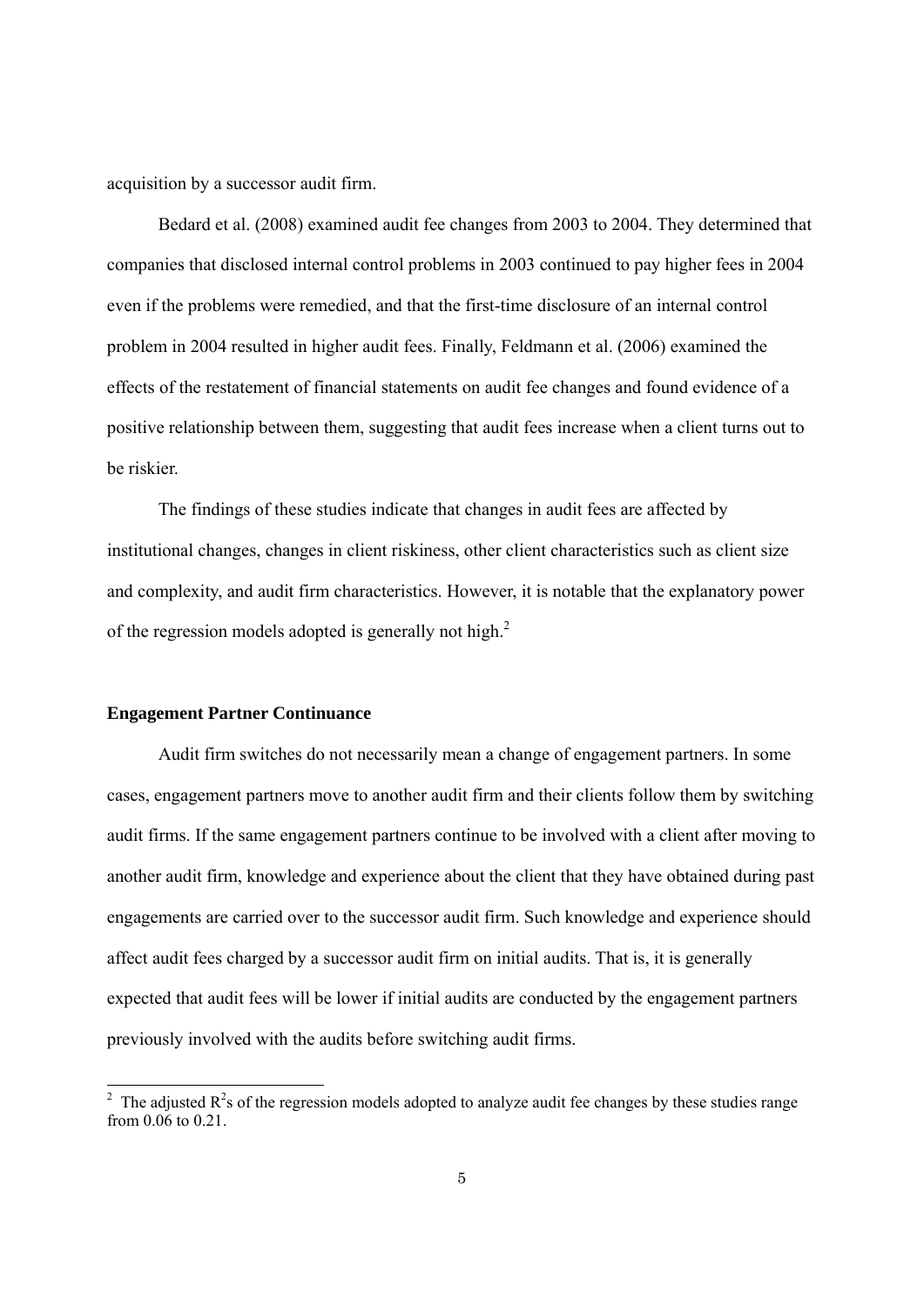To the best of our knowledge, Vermeer et al. (2008) is the only study that addressed the effect of partner–client familiarity on audit fees on initial audits. They examined whether audit fees on initial audits differed depending on whether the clients were former Andersen clients that followed their engagement partners to a new audit firm. They found that initial audit fees are lower for follower clients.<sup>3</sup> Although they measured partner-client familiarity at an office level, that is, by whether an Andersen office that had audited the client was acquired by a successor audit firm, it may not necessarily be the case that former Andersen partners continued to be involved with the audit after the Andersen office acquisition.

In this study, we use a more direct measure of partner–client familiarity by identifying engagement partners before and after audit firm switches. In Japan, auditors' reports are signed by each engagement partner.<sup>4</sup> By using these unique data, we examine the effect of partner–client familiarity on initial audit fees.

## **Demise of** *ChuoAoyama*

1

Recently, the Japanese audit market has experienced substantial changes, which, at least in some respects, are similar to those in the United States. In 2006, one of the then-Big 4 firms (PwC alliance), *ChuoAoyama*, was forced to dissolve because of a big accounting scandal at a textile company, *Kanebo*. 5 Former clients of the audit firm switched to another audit firm in 2007 after its demise, or even earlier when the accounting fraud came to light in 2005. Currently, the market is dominated by the remaining Big 3 firms. The market share of the Big 3 firms in

<sup>&</sup>lt;sup>3</sup> Blouin et al. (2007) revealed that the decision whether to follow the former Andersen audit team was influenced by switching costs and agency conflicts.

<sup>&</sup>lt;sup>4</sup> In Japan, it is common practice that more than one engagement partner is involved with an audit engagement and thus signs an auditor's report.

<sup>5</sup> For more information on the *Kanebo* and *ChuoAoyama* case, see Fukukawa (2011).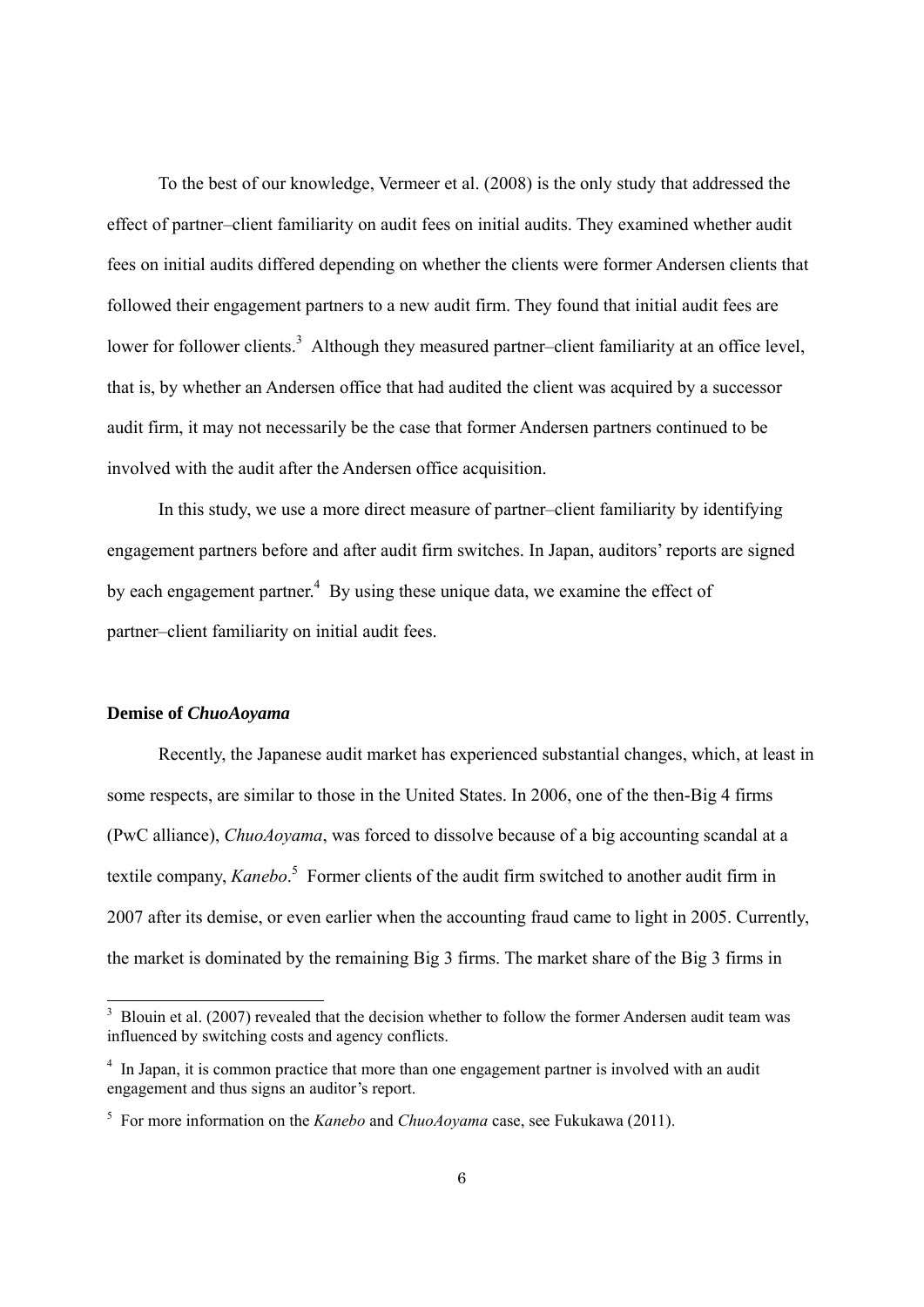terms of audit fees was 82% in 2009.

After the *Kanebo* scandal, regulators undertook some institutional reforms to improve audit quality as well as financial reporting quality. For example, internal control audits and quarterly financial reporting were introduced in 2008. These institutional reforms resulted in higher audit fees; as a result, an increasing number of companies switched their auditor from a Big 3 firm to a smaller firm to save on audit fees (Nihon Keizai Shimbun 2010).

Numerous voluntary and forced audit firm switches have occurred recently in the Japanese audit market. In addition, data on individual engagement partners are available. These facts provide a research opportunity to examine whether audit fee changes at the time of an audit firm switch are affected by engagement partners' familiarity with a client, as measured by the ratio of engagement partners who continued to be involved with the client after an audit firm switch. In addition, by including the audit firm switches from *ChuoAoyama* in our sample, we examine the effect of its demise on audit fee changes.

## **Hypotheses**

In general, the ratio of engagement partners who have been involved with a client since before an audit firm switch is expected to have a negative impact on audit fees on initial audits. On the other hand, as suggested by previous studies (Schwartz and Menon 1985; Johnson and Lys 1990; Krishnan and Krishnan 1997; Shu 2000; Johnstone and Bedard 2004; Landsman et al. 2009), audit firm switches can occur for various reasons; the nature of an audit firm switch affects audit fees on initial audits. Audit firm switches can be categorized into three types: (1) those in which audit firms take the initiative (e.g., an audit firm's resignation), (2) those in which clients take the lead (e.g., dismissing their audit firms), and  $(3)$  forced audit firm switches.

The nature of the different types of audit firm switches can affect the power relationship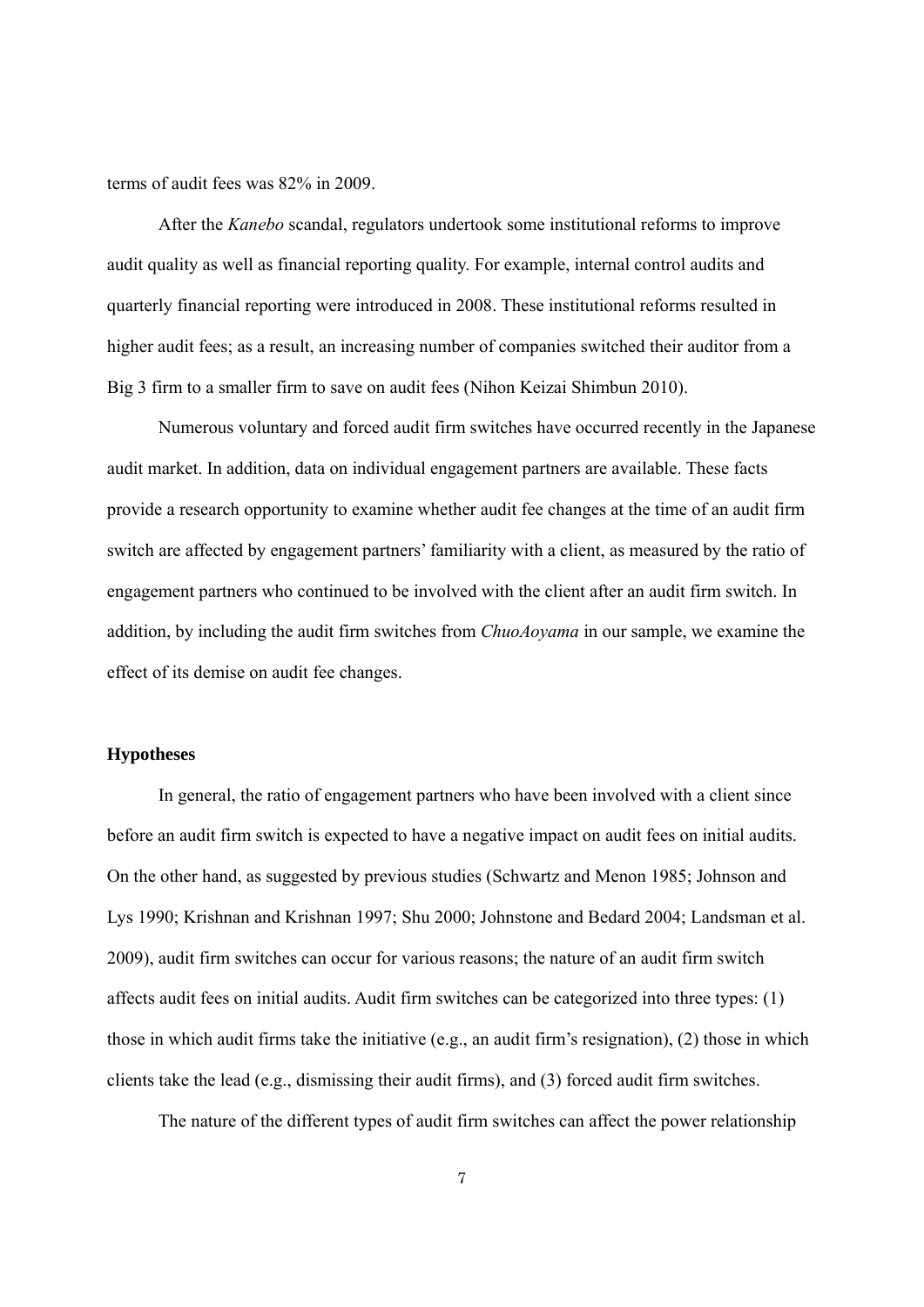between a successor audit firm and a prospective client and thus audit fees on initial audits.<sup>6</sup> For example, when an audit firm resigns from an engagement, the client is likely to have problems such as financially distressed condition or disagreement on accounting issues. An audit firm that accepts such a company as a client charges higher fees to compensate for possible future loss. In these cases, the company is in urgent need of appointing a new auditor; a potential successor audit firm is considered to have stronger bargaining power relative to the prospective client.

There are several possible reasons why a company might dismiss its incumbent audit firm and select another one. One typical reason is the desire to save audit fees. In such a situation, a company can search for the audit firm that offers the lowest fee before deciding to dismiss the incumbent firm; thus, audit fees should be lower after the switch. Another possible reason is that the audit quality of the incumbent audit firm is not satisfactory. In this case, the company would select an audit firm that can offer a better audit service, which might well result in higher audit fees.7

In summary, audit fees are expected to increase when audit firms have relatively strong power and decrease when prospective clients have relatively strong power. In the former case, audit firms can take the initiative in determining audit fees on the basis of audit costs necessary to conduct the audits. However, the audit costs should be smaller when engagement partners have been conducting the audit since before the audit firm switch because of the knowledge and experience about the client that they possess. In the latter case, on the other hand, audit fees may be determined in negotiations that are advantageous to prospective clients. If so, the knowledge

-

<sup>&</sup>lt;sup>6</sup> Some audit fee studies found that audit fees are affected by client bargaining power (Mayhew and Wilkins 2003; Casterella et al. 2004; Fukukawa 2011).

<sup>&</sup>lt;sup>7</sup> However, given that among 941 audit firm switches in our sample, only 3.5% were from a non-Big 3 firm to a Big 3 firm, while 21.9% were from a Big 3 firm to a non-Big 3 firm; this type of audit firm switch seems uncommon in the Japanese market.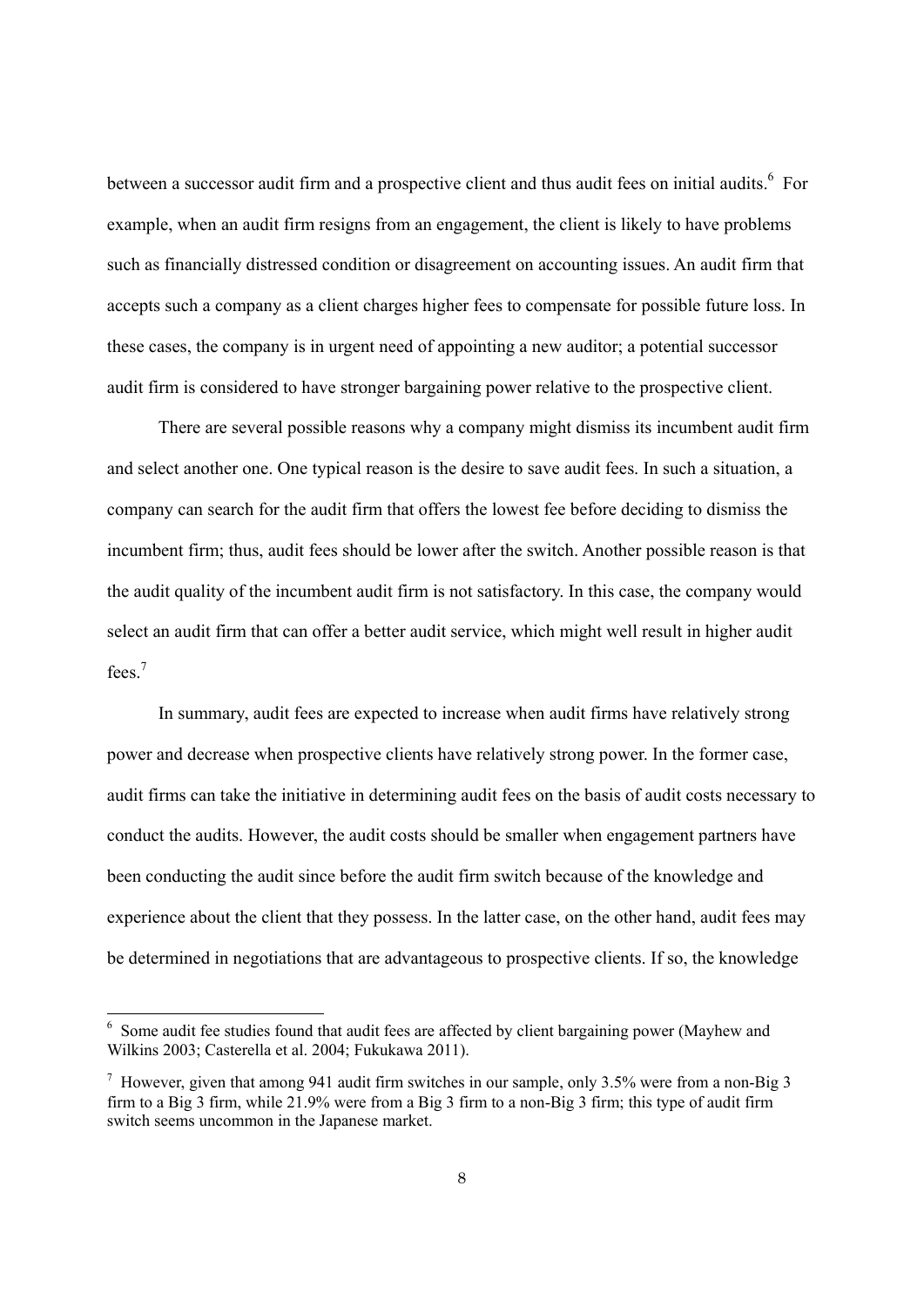and experience possessed by engagement partners will not matter so much in the fee determination.

In addition, as explained above, one of the then-Big 4 firms in Japan was dissolved in 2006. As with the case of Arthur Andersen in the United States, the firm's clients were forced to switch their auditor. Some clients decided to follow their engagement partners to a new firm, while others did not. Switching costs and agency conflicts are found to affect such decisions (Blouin et al. 2007).

On the basis of the above discussion, our hypotheses are formally stated as follows.

- **H1:** When audit fees increase after an audit firm switch, the ratio of engagement partners who are common to the audits before and after the audit firm switch has a negative impact on the increase in audit fees.
- **H2:** When audit fees do not increase after an audit firm switch, the ratio of engagement partners who are common to the audits before and after the audit firm switch does not have a significant impact on the changes in audit fees.

## **RESEARCH METHODS**

#### **Sample and Data**

To test the above-stated hypotheses, we use a sample comprising audits conducted for fiscal years 2006–2009 in Japan. The sample selection procedure starts with all listed companies except those in financial industries. We select sample companies whose financial statements were audited by an audit firm different from the one(s) in the previous year (i.e., the first year audit). In the Japanese context, when an audit firm switch occurs, audits in the transition year are often conducted jointly by both predecessor and successor audit firms. In most of these cases, only the total audit fees are disclosed in the annual report; the proportion of fees paid to each firm is not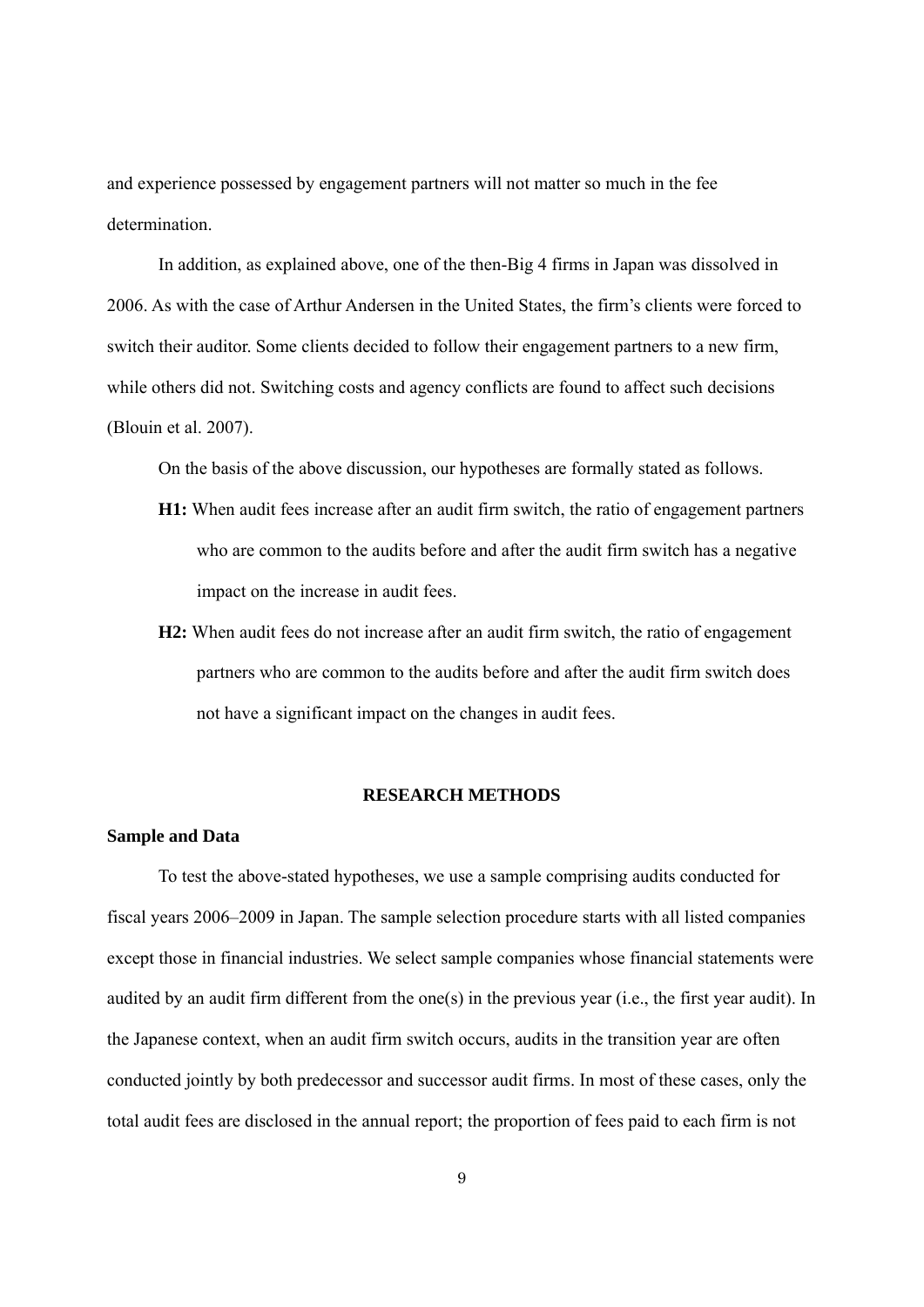clear. Thus, in this study, we examine changes in audit fees and other client characteristics between year *t* and year *t − 2*, where both year *t* audit and year *t − 2* audit were conducted by a single but different audit firm. As a result of deleting observations with missing values in the necessary data, our sample comprises 941 observations.

Data on audit fees and the number of audit team staff were collected from *the Report on Auditor and Audit Fees of Publicly Listed Companies* (Study Group on Auditor and Audit Fee Issues 2008, 2009, 2010, 2011) as well as each company's annual reports. We manually collected information on engagement partners from auditors' reports included in annual reports. Other financial data were obtained from the *Corporate Financial Data Bank* developed by the Japan Economic Research Institute, Inc.

#### **Variables and Model Specification**

On the basis of previous studies that examined audit fee changes (Feldmann et al. 2006; Bedard et al. 2008; Kohlbeck et al. 2008; Ghosh and Pwlewicz 2009), we adopt the following regression model.

$$
\Delta_{\perp}InFEE = \alpha_0 + \alpha_1 ComAuditorRatio + \alpha_2 \Delta_{\perp}InAssets + \alpha_3 \Delta_{\perp} For sale + \alpha_4 \Delta_{\perp} Subs \n+ \alpha_5 \Delta_{\perp} INVREC + \alpha_6 \Delta_{\perp} Current + \alpha_7 \Delta_{\perp} Quick + \alpha_8 \Delta_{\perp} ROA \n+ \alpha_9 \Delta_{\perp} Leverage + \alpha_{10} \Delta_{\perp} Loss + \alpha_{11} \Delta_{\perp} InNAFEE + \alpha_{12} \Delta_{\perp} Opinion \n+ \alpha_{13} \Delta_{\perp} InAuditTeam + \alpha_{14} From\_CA + \alpha_{15} From\_Big3 + \alpha_{16} To\_Big3 \n+ \alpha_{17} Year2006 + \alpha_{18} Year2008 + \alpha_{19} Year2009 + \epsilon
$$

The dependent variable  $\Delta$  lnFEE represents the change in the natural log of audit fees from year *t − 2* to year *t*. Our test variable is *ComAuditorRatio*, which is defined as the ratio of the engagement partners who are common to year *t* and  $t - 2$  audits, that is, the number of the common engagement partners divided by the number of the engagement partners in year *t*. It is hypothesized that when audit fees increase after an audit firm switch, this variable negatively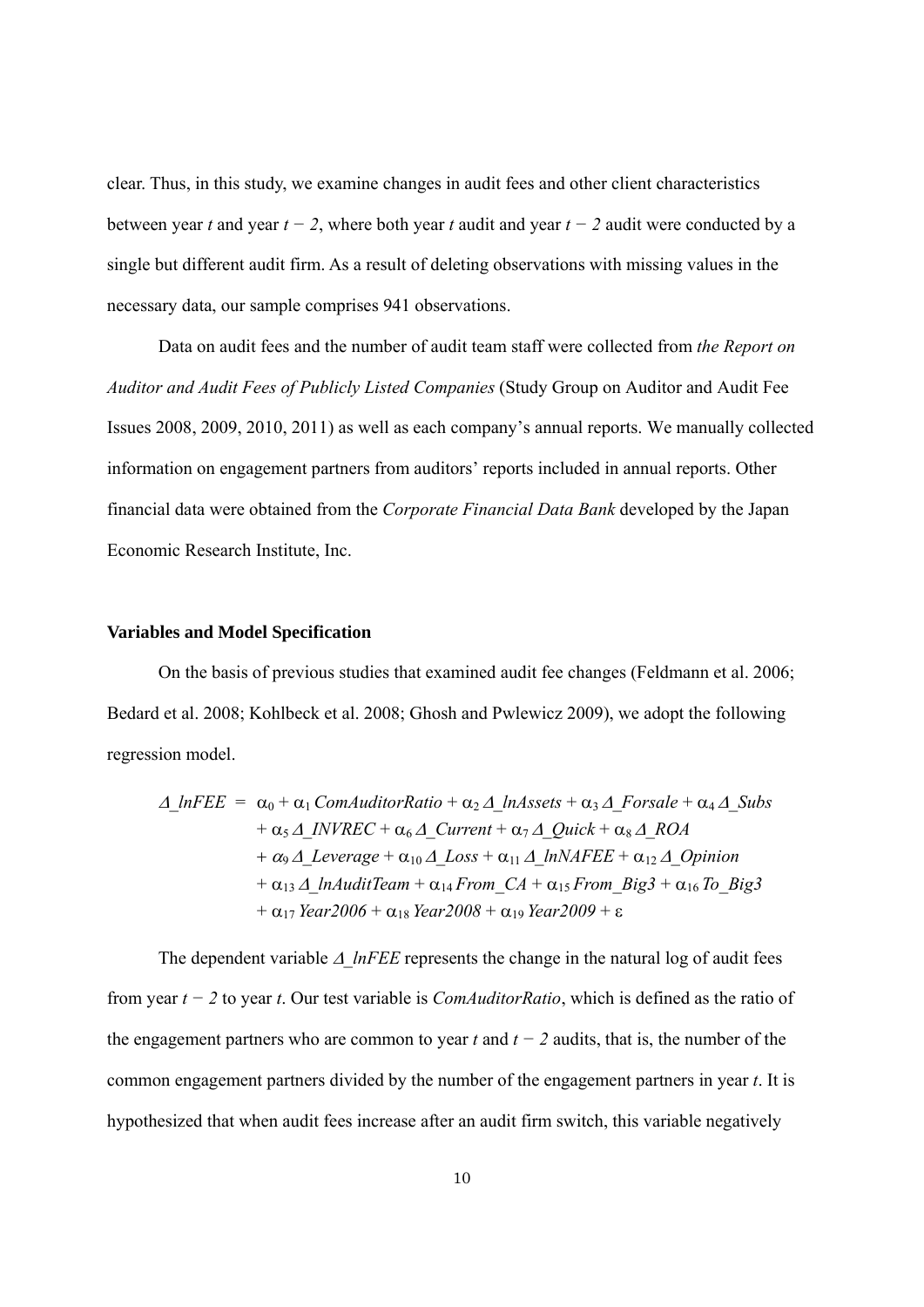affects the increase in audit fees; thus, the coefficient of this variable is expected to be negative (H1). In addition, when audit fees do not increase after an audit firm switch, the effect of the variable is expected be insignificant (H2).

On the basis of previous studies, we include 11 variables to control changes in client size, complexity, risk, and other client characteristics.  $\Delta$  lnAssets is the client size change, defined as the difference in the natural log of total assets, between years *t − 2* and *t*. To control changes in client complexity, we include three variables: difference in the percentage of foreign sales ( $\Delta$  *Forsale*), difference in the square root of the number of consolidated subsidiaries ( $\Delta$  *Subs*), and difference in the ratio of inventory and accounts receivable to total assets  $(A \text{ INVREC})$ . The differences in current ratio (the ratio of current assets to total assets),  $(A \; Current)$ ; quick ratio (the ratio of current assets minus inventory to current liabilities),  $(\triangle Quick)$ ; leverage (the ratio of long-term liabilities to total assets) ( $\Delta$  Leverage); and ROA ( $\Delta$  ROA) are included to control changes in client risk. Another variable included to control changes in client risk is  $\Delta$  Loss, which equals 1 if a net loss is reported in year *t* but not in year  $t - 2$ , 0 if a net loss is (or is not) reported in both years *t* and  $t - 2$ , and  $-1$  if a net loss is reported in year  $t - 2$  but not in year *t*. When a client becomes larger, more complex, or riskier, audit fees are expected to be higher. Thus, the coefficients of  $\Delta$  lnAssets,  $\Delta$  Forsale,  $\Delta$  Subs,  $\Delta$  INVREC, and  $\Delta$  Leverage are expected to be positive and the coefficients of  $\Delta$  Current,  $\Delta$  Quick,  $\Delta$  ROA, and  $\Delta$  Loss are expected to be negative.

Some additional variables are included to control the change in other aspects of client and audit characteristics. We include the change in the natural log of non-audit fees from year *t* to year  $t - 2$  ( $\Delta$  lnNAFEE). Previous studies generally found that non-audit fees have a positive effect on audit fees; thus, the coefficient of this variable is expected to be positive.  $\Delta$  Opinion is a variable regarding an audit report. It equals 1 if a modified report is issued in year *t* but not in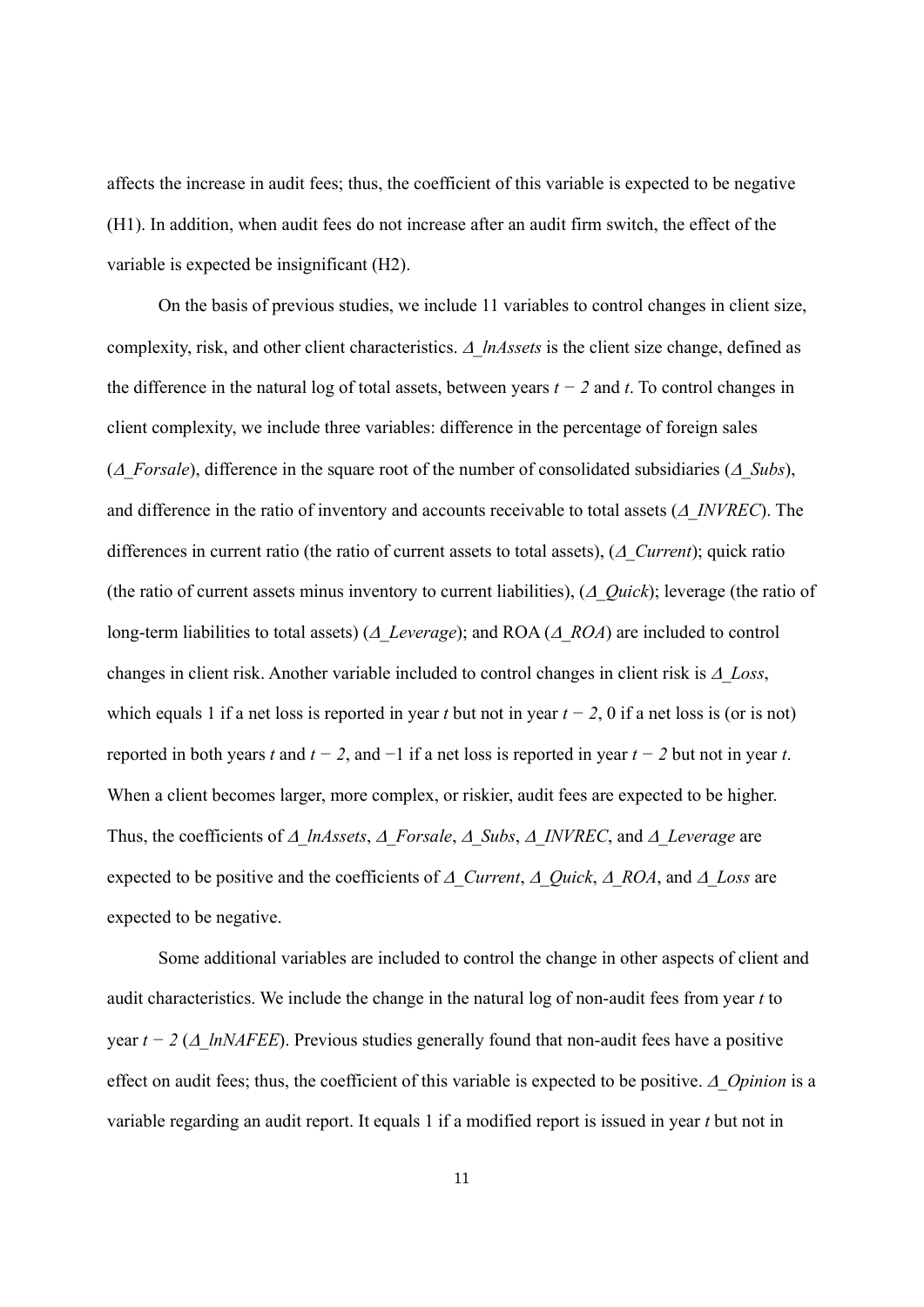year *t − 2*, 0 if a clean (or modified) report is issued in both years *t* and *t − 2*, and *−*1 if a modified report is issued in year *t − 2* but not year *t*. It is expected to be positively associated with changes in audit fees. To control the difference in audit effort, the difference in the natural log of the number of audit team staff ( $\triangle$  lnAuditTeam) is also included.<sup>8</sup>

Finally, to control the nature of the audit firm switch, three dummy variables are included. *From\_CA* and *From\_Big3* are equal to one if the predecessor audit firm is *ChuoAoyama* and if the predecessor audit firm is one of the remaining Big 3 firms, respectively. *To\_Big3* is a dummy variable, which equals to one if the successor audit firm is one of the Big 3 firms. We also conduct regression analysis using alternative dummy variables: *CA\_to\_Big3*, *CA\_to\_Others*, *Big3\_to\_Big3*, *Big3\_to\_Others*, *Others\_to\_Big3*, and *Others\_to\_Others*, which equals to one if the predecessor audit firm is *ChuoAoyama* and the successor audit firm is one of the Big 3 firms, if the predecessor audit firm is *ChuoAoyama* and the successor audit firm is a non-Big 3 firm, if the predecessor audit firm is one of the Big 3 firms and the successor audit firm is another Big 3 firm, if the predecessor audit firm is one of the Big 3 firms and the successor audit firm is a non-Big 3 firm, if the predecessor audit firm is a non-Big 3 firm and the successor audit firm is one of the Big 3 firms, and if the predecessor audit firm is a non-Big 3 firm and the successor audit firm is another non-Big 3 firm, respectively. In addition, to control the year effects, three dummy year variables are included (*Year2006*, *Year2008*, and *Year2009*).

The definitions of all the variables are provided in the Appendix. We estimate coefficients in the above regression model using ordinary least squares.

 $\overline{a}$ 

<sup>8</sup> In Japan, the number of audit team staff is disclosed in an annual report. Some previous studies use it as a proxy for audit effort (Fukukawa 2011; Kim and Fukukawa 2011).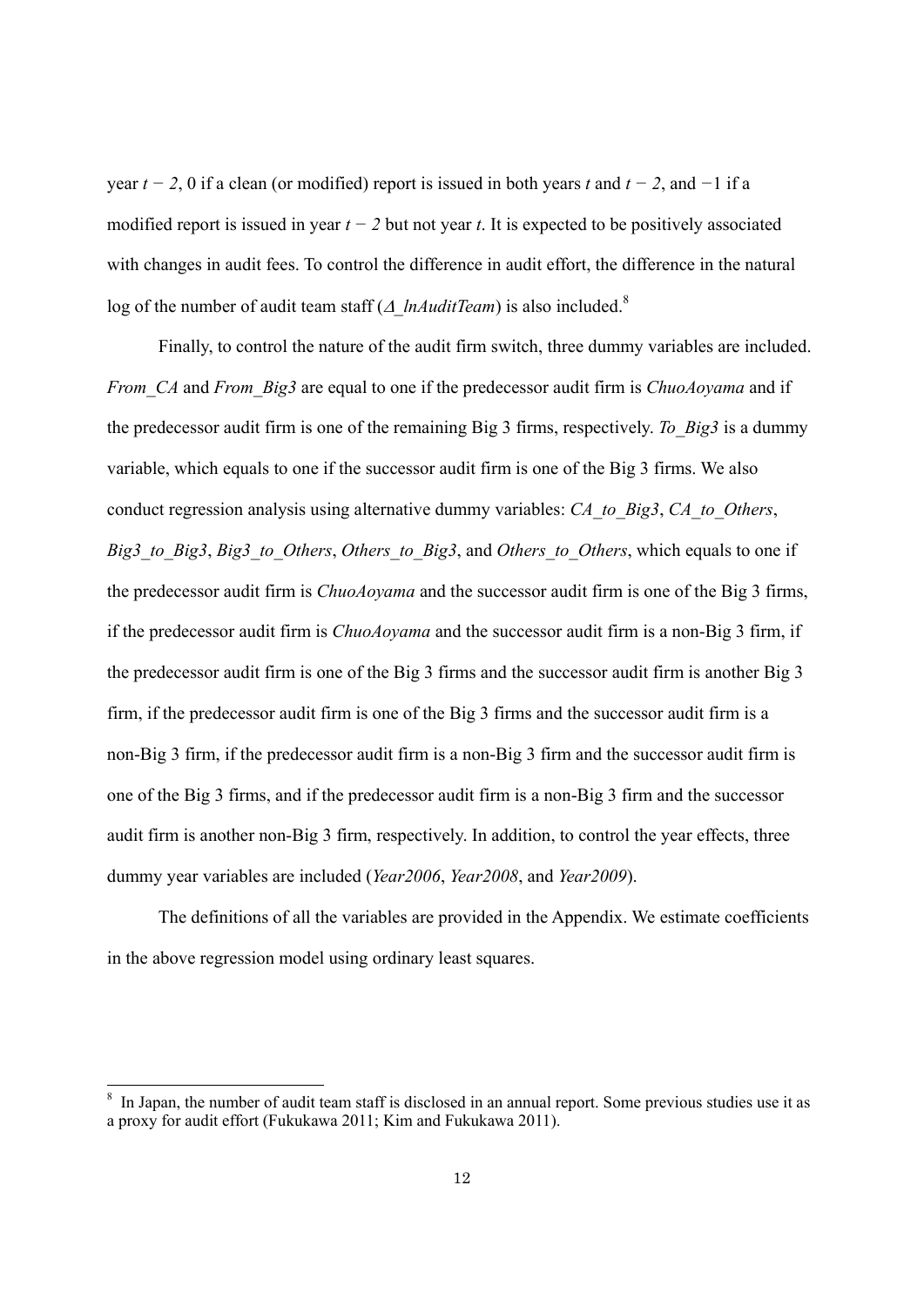#### **RESULTS**

#### **Descriptive Statistics**

Panels A, B, and C of Table 1 show descriptive statistics (mean, standard deviation, minimum, quartiles, and maximum) of the variables included in our analyses for the full sample, the sample of companies whose audit fees in year *t* are higher than those in year *t − 2* (the fee-increasing sample), and the sample of companies whose audit fees in year *t* are equal to or less than those in year *t − 2* (the fee-decreasing sample), respectively. As can be seen from Panel A, the mean increase in the natural log of audit fees is 0.271, indicating that audit fees increased after audit firm switches.

#### **[Insert Table 1 around here]**

When comparing the descriptive statistics between the fee-increasing and fee-decreasing samples, some interesting results were found. To test differences in mean, we conducted *t* tests for continuous variables and chi-squared tests for dummy variables. The variables with significant differences are indicated with asterisks in Panels B and C. As a matter of course,  $\Delta$  *lnFEE* is larger for the fee-increasing sample compared to the fee-decreasing sample (0.396 vs. *−*0.096) at the 1% level. In addition, the number of consolidated subsidiaries ( $\triangle$  *Subs*) increased for the fee-increasing sample but decreased for the fee-decreasing sample (0.202 vs. *−*0.021). The ratio of companies that reported a loss after the audit firm change  $(A \text{ Loss})$  is higher for the fee-increasing sample than that for the fee-decreasing sample (0.115 vs. 0.017). These results indicate that the companies differ in the changes in client characteristics such as complexity and risk between the two samples.

In addition, while the ratio of companies with *ChuoAoyama* as a predecessor audit firm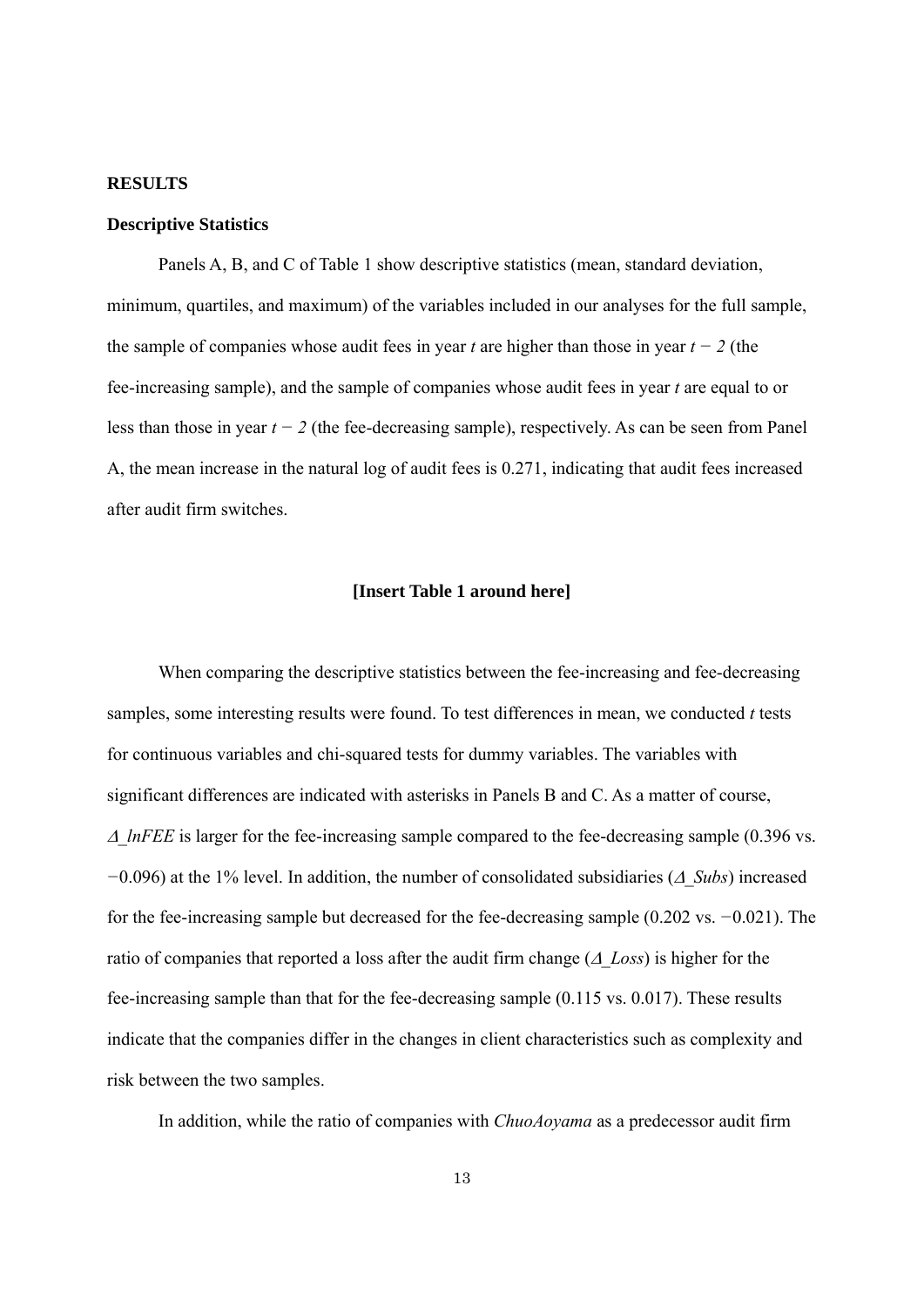was higher for the fee-decreasing sample, the ratio of companies that changed their auditor from the remaining Big 3 firms to a non-Big 3 firm is higher for the fee-increasing sample. This result can be interpreted as reflecting differences in the nature of audit firm change, that is, the fact that most of the audit firm switches from *ChuoAoyama* were "forced" because of the firm's demise in 2006.

Table 2 presents Pearson correlations among all except for the dummy variables. First, the positive correlation between *∆ lnFEE* and *ComAuditorRatio* (−0.1497) is significant at the 5% level, which means that the higher the ratio of the engagement partners who have been involved with the client since before the audit firm switch is, the smaller the change in audit fees is. This is consistent with our general expectation.  $\Delta$  lnFEE is positively correlated with  $\Delta$  Subs and  $\triangle$  *Loss* and negatively correlated with  $\triangle$  *Quick* and  $\triangle$  *ROA*. This suggests that when a client becomes more complex or riskier, audit fees become higher. Moreover, the significant positive correlation between  $\Delta$  lnFEE and  $\Delta$  lnAuditTeam indicates that more audit effort leads to higher audit fees.

## **[Insert Table 2 around here]**

Furthermore, many significant correlations are found among variables that represent client size, complexity, and risk. For example,  $\Delta$  lnAssets is positively correlated with  $\Delta$  Forsale,  $\Delta$  Subs,  $\Delta$  INVREC,  $\Delta$  Quick, and  $\Delta$  ROA, and negatively correlated with  $\Delta$  Loss. These results suggest that when a client becomes larger, it becomes more complex and less risky.

#### **Regression Results**

OLS regression results to test our hypotheses are presented in Table 3. Results for the full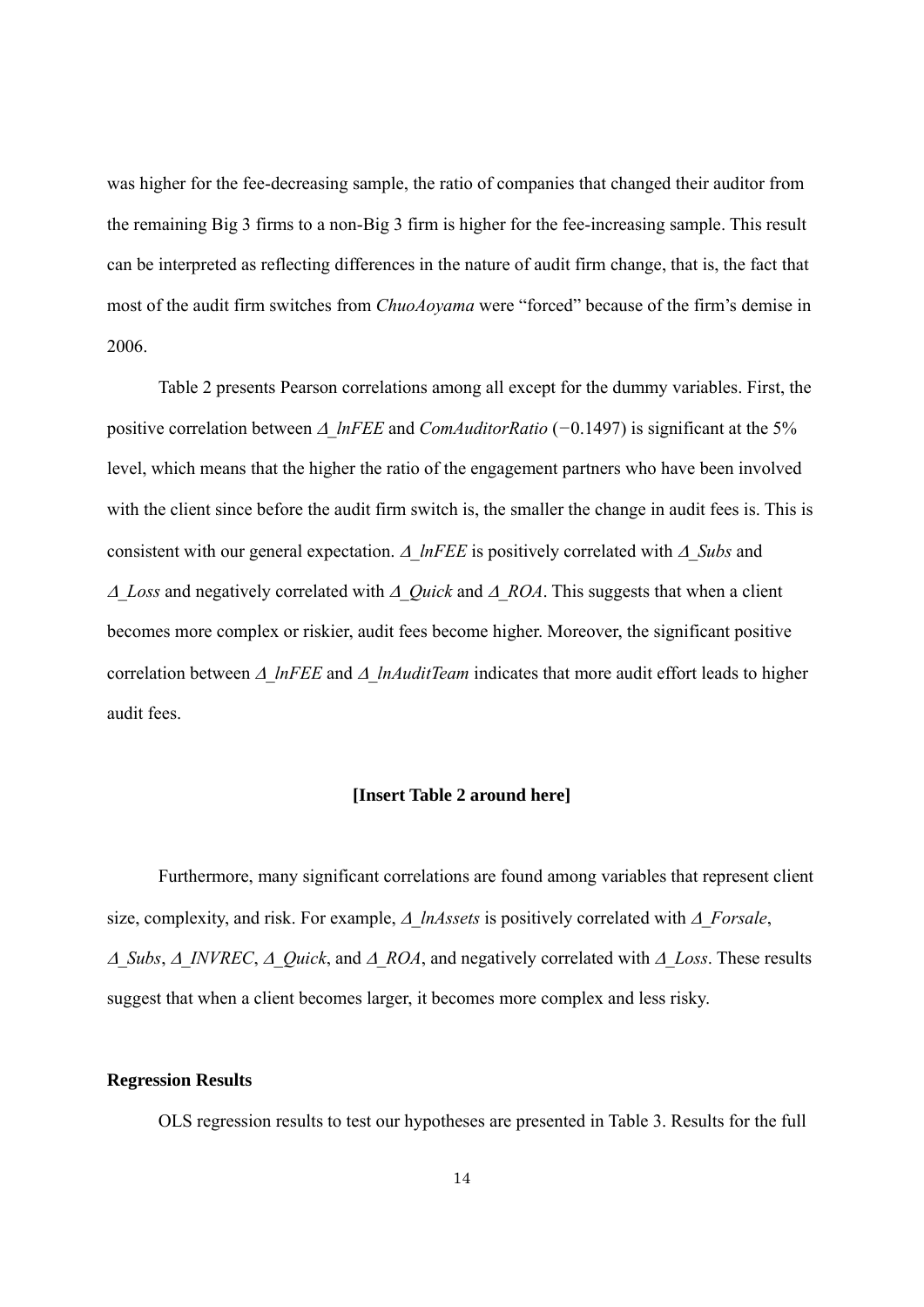sample, the fee-increasing sample, and the fee-decreasing sample are shown in the second and third columns, fourth and fifth columns, and sixth and seventh columns, respectively. Models 1, 3, and 5 include three dummy variables to control the nature of the audit firm switch (i.e., *From\_CA*, *From\_Big3*, and *To\_Big3*). In addition, models 2, 4, and 6 include six dummy variables (i.e., *CA\_to\_Big3*, *CA\_to\_Others*, *Big3\_to\_Big3*, *Big3\_to\_Others*, *Others\_to\_Big3*, and *Others\_to\_Others*).

#### **[Insert Table 3 around here]**

The adjusted  $R^2$ s of these models range from 0.2086 to 0.2398, which are higher than those reported in previous studies of audit fee changes. The coefficients of the variable of interest, *ComAuditorRatio*, are negative for the full sample and the fee-increasing sample. For the full sample, the coefficient is significant at the 5% level (model 1) or at the 10% level (model 2). For the fee-increasing sample, the coefficient is significant at the 1% level (models 3 and 4). In particular, the latter results indicate that when audit fees increase after an audit firm switch, the higher ratio of engagement partners who are common to the audits before and after the audit firm switch results in a smaller increase in audit fees. This supports our first hypothesis (H1). On the other hand, for the fee-decreasing sample, the coefficient of *ComAuditorRatio* is positive but not significant. That is, when audit fees decrease or do not change after an audit firm switch, the ratio of engagement partners who are common to the audits before and after an audit firm switch does not impact audit fee changes. These results support our second hypothesis (H2).

When comparing the fee-increasing sample results with the fee-decreasing sample results, we find some notable differences in the variables that have a significant effect on audit fee changes. For the fee-increasing sample,  $\Delta$  Subs,  $\Delta$  Opinion, and  $\Delta$  lnAuditTeam have a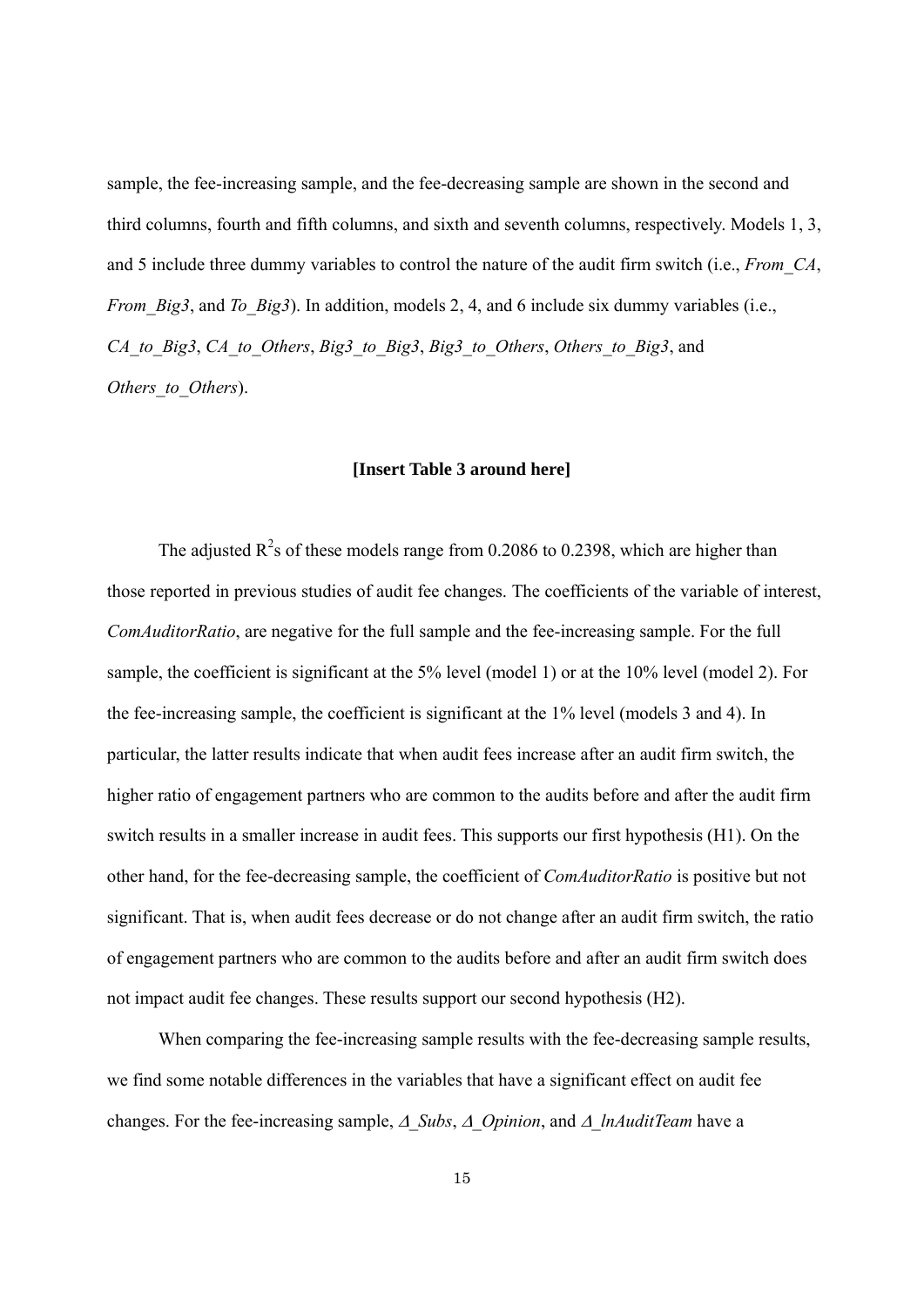significant positive effect on  $\Delta$  lnFEE. This indicates that audit fees increase more after an audit firm switch when the number of consolidated subsidiaries increases more, an audit report is modified, and more audit effort is allocated, after the audit firm switch. However, the effects of these variables are not significant for the fee-decreasing sample. Moreover, the positive effect of  $\triangle$  *lnAssets* on  $\triangle$  *lnFEE* is significant only for the fee-decreasing sample.  $\triangle$  *ROA* negatively impacts  $\Delta$  *lnFEE* for both samples, but the significance of the effect is marginal for the fee-increasing sample. These differences imply that in determining audit fees on initial audits, different factors are considered depending on whether the audit fees increase, and are considered to reflect differences in the nature of audit firm switch and power relationships between an audit firm and a client.

Furthermore, the types of predecessor and successor audit firms affect audit fee changes. For the fee-increasing sample, the increase in audit fees is smaller when the switch is from *ChuoAoyama* to a Big 3 firm than when the switch is from *ChuoAoyama* to a non-Big 3 firm, from a Big 3 firm to another Big 3 firm, and from a non-Big 3 firm to a Big 3 firm. These results indicate that the Big 3 firms probably had to bail out ex-*ChuoAoyama* clients after its demise in 2006. For the fee-decreasing sample, audit fees decrease more when the audit firm switch is from a Big 3 firm to a non-Big 3 firm. In addition, the regression results show that audit fee changes have become larger year by year. That is, audit fee changes in 2006 were smaller (for the fee-decreasing sample) and audit fee changes in 2008 and 2009 were larger (for the fee-increasing sample) than those in 2007.

#### **CONCLUSION**

By using unique data on individual engagement partners, this study examined how audit fee changes at the time of an audit firm switch are affected by knowledge and experience of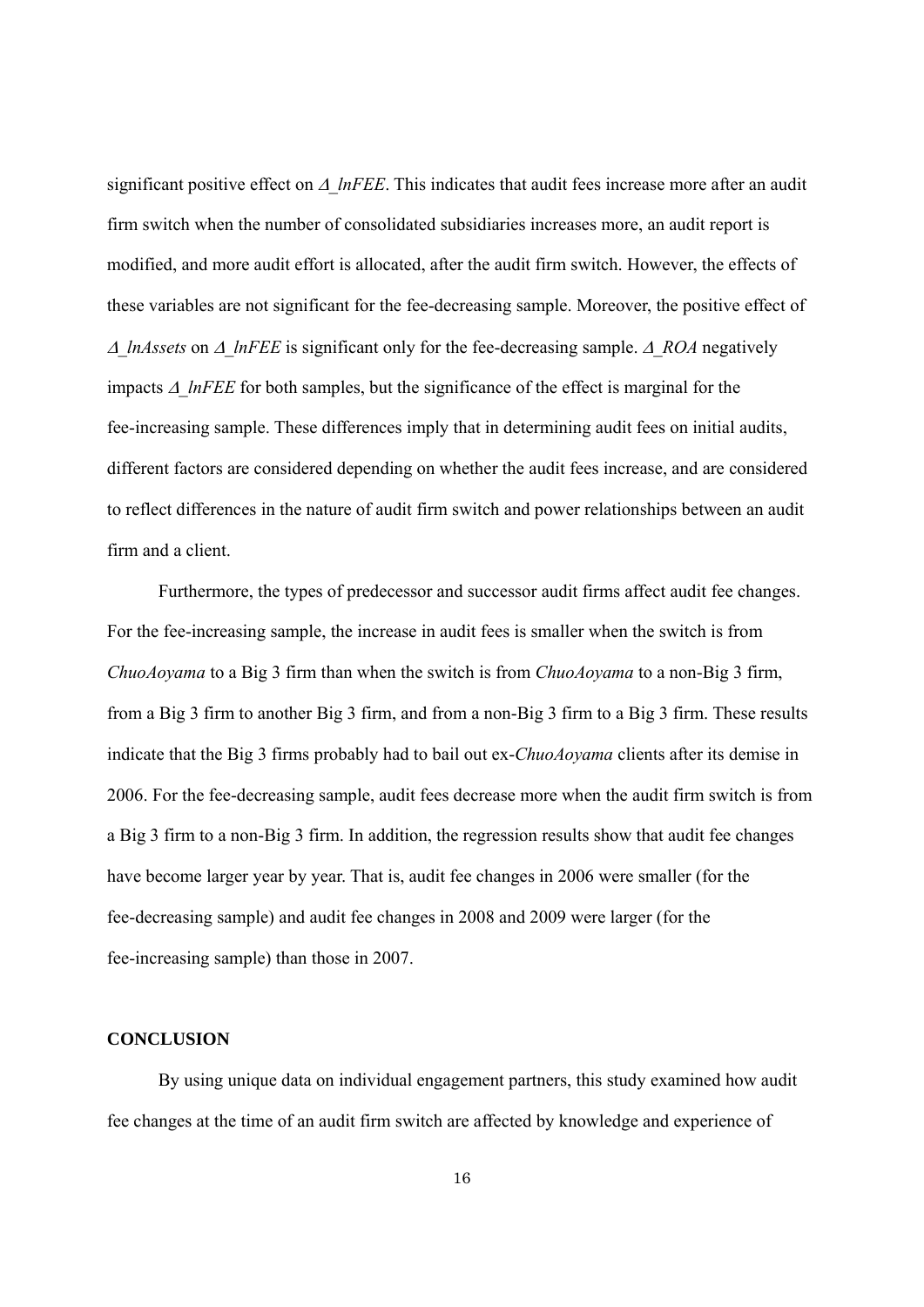engagement partners carried over to a successor audit firm. Our results indicate that when audit fees increase after an audit firm switch, the fee increase is smaller if more former engagement partners continue to be involved with the clients. On the other hand, when audit fees do not increase after an audit firm switch, partner–client familiarity does not affect the fee changes. In addition, depending on whether audit fees increase or decrease, determinants of the audit fee changes differ. These results suggest that fee determination processes are different in both cases. Furthermore, we found that audit fee changes are influenced by the type of predecessor and successor audit firms.

The fact that our results, obtained in the context of the Japanese audit market, are largely consistent with those of previous studies conducted in other contexts, such as in the United States, enhances the generalizability of results of previous studies. In addition, our findings are useful in understanding the underlying motivations and economic consequences of audit firm switching behaviors.

This study can be extended in several important ways for future research. For example, data on engagement partners used in this study enable researchers to examine auditors' expertise at an individual level. Prior research on auditors' expertise adopts a measure at an audit firm level and at an office level. By using data on engagement partners, it is possible to investigate how an individual partner accumulates knowledge and experience of a particular client and a particular industry. In addition, it is important to examine how auditors' expertise at an individual level affects audit pricing and audit quality. Furthermore, given that mandated partner rotation has been introduced, it is interesting to compare audit firms' policy on partner deployment between the Big 3 firms and smaller firms and among the Big 3 firms.

17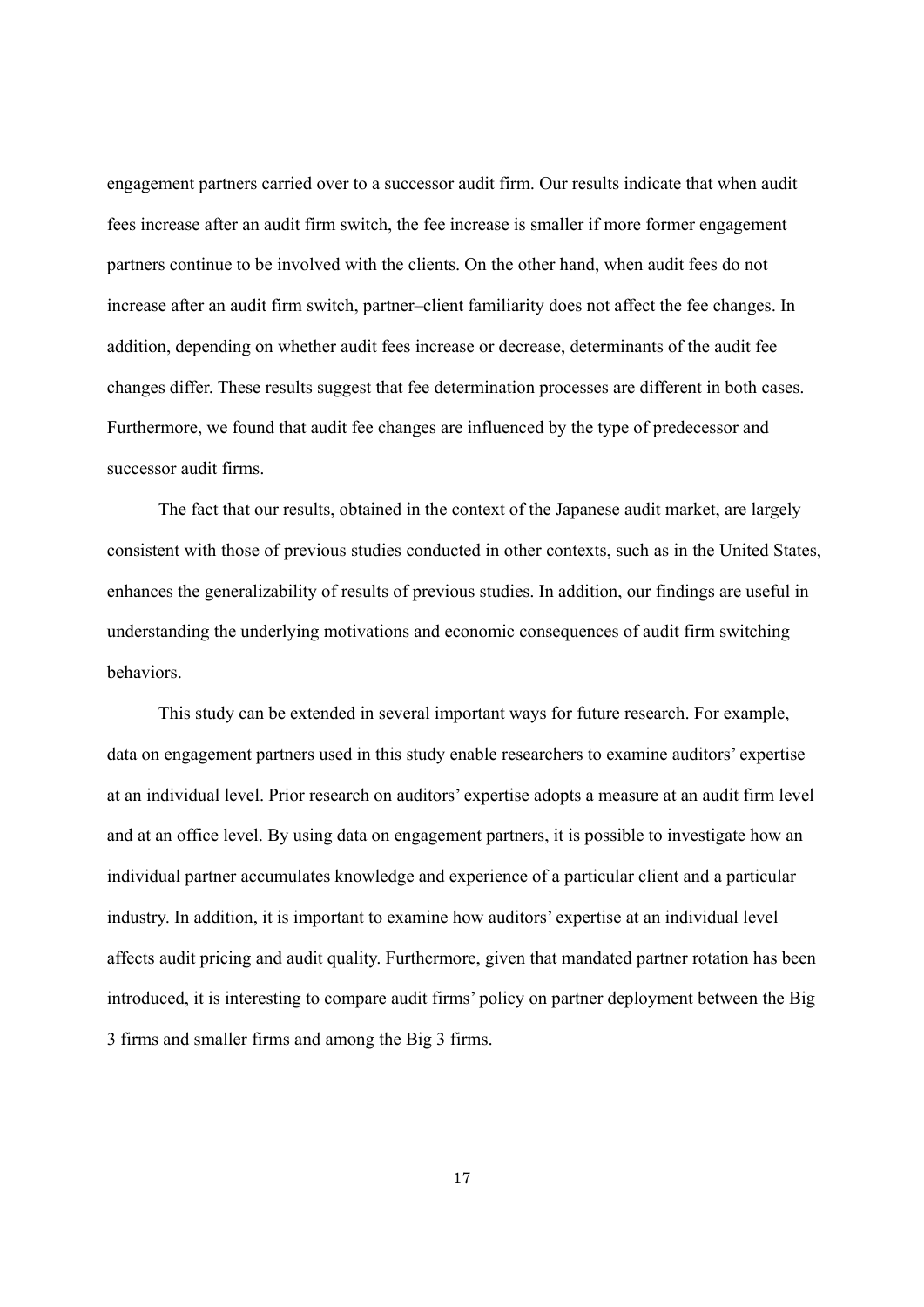#### **References**

- Bedard, J., U. Hoitash, and R. Hoitash. 2008. Audit pricing and internal control disclosures among non-accelerated filers. *Research in Accounting Regulations* 20: 103 – 126.
- Blouin, J., B. M. Grein, and B. R. Rountree. 2007. An analysis of forced auditor change: The case of former Arthur Andersen clients. *The Accounting Review* 82(3): 621 – 650.
- Casterella, J. R., J. R. Francis, B. L. Lewis, and P. L. Walker. 2004. Auditor industry specialization, client bargaining power, and audit pricing. *Auditing: A Journal of Practice & Theory* 21(1): 123 – 140.
- Craswell, A., and J. Francis. 1999. Pricing initial audit engagement: A test of competing theories. *The Accounting Review* 74(2): 201 – 216.
- DeAngelo. 1981. Auditor independence, 'low balling', and disclosure regulation. *Journal of Accounting and Economics* 3(2): 113 – 127.
- Feldman, E. R. 2006. A basic quantification of the competitive implications of the demise of Arthur Andersen. *Review of Industrial Organization* 29(3): 193 – 212.
- Feldmann, D. A., W. J. Read, and M. J. Abdolmohammadi. (2009). Financial restatements, audit fees, and the moderating effect of CFO turnover. *Auditing: A Journal of Practice & Theory* 28(1): 205 – 223.
- Fukukawa, H. 2011. Audit pricing and cost strategies of Japanese Big 3 firms. *International Journal of Auditing* 15(2): 109 – 126.
- Ghosh, A., and S. Lustgarten. 2006. Pricing of initial audit engagements by large and small audit firms. *Contemporary Accounting Research* 23(2): 333 – 368.
- Ghosh, A., and R. Pawlewicz. 2009. The impact of regulation on auditor fees: Evidence from the Sarbanes-Oxley Act. *Auditing: A Journal of Practice & Theory* 28(2): 171 – 197.

Johnson, W. B., and T. Lys. 1990. The market for audit service: Evidence from voluntary auditor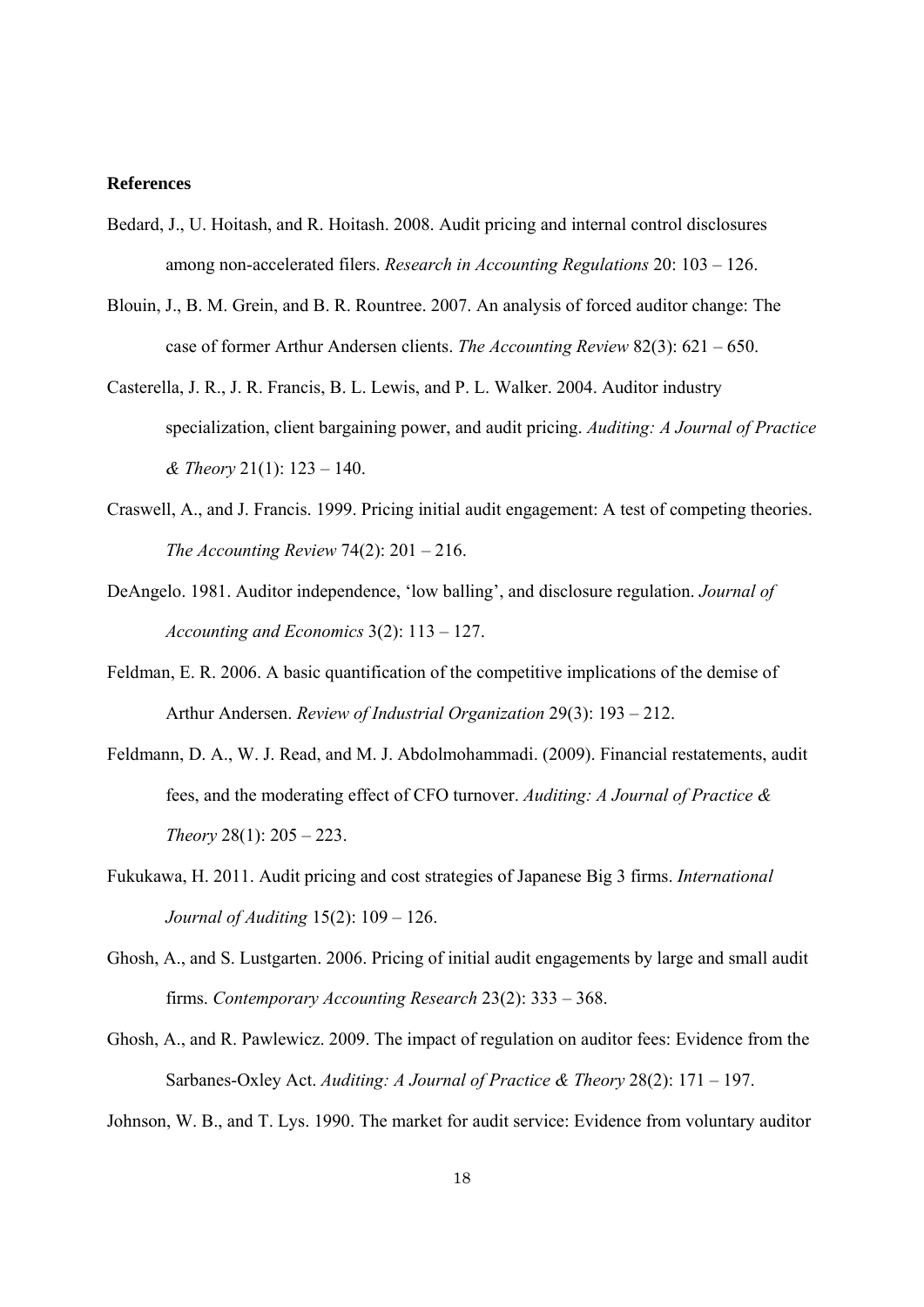changes. *Journal of Accounting and Economics* 12(1-3): 281 – 308.

- Johnstone, K., and J. C. Bedard. 2004. Audit firm portfolio management decisions. *Journal of Accounting Research* 42(2): 659 – 690.
- Kasai, N. 2009. The effect of auditor change on audit fees: Empirical evidence from Japan. *Journal of International Business Research* 8(Special Issue 2): 17 -28.
- Kim, H., and H. Fukukawa. 2011. Japanese Big 3 firms' response to clients' business risk: Greater audit effort or higher fees? Paper presented at the 2011 American Accounting Association Annual Meeting.
- Kohlbeck, M., B. W. Mayhew, P. Murphy, and M. S. Wilkins. 2008. Competition for Andersen's clients. *Contemporary Accounting Research* 25(4): 1099 – 1136.
- Krishnan, J., and J. Krishnan. 1997. Litigation risk and auditor resignations. *The Accounting Review* 72(2): 539 – 560.
- Landsman, W. R., K. K. Nelson, and B. R. Rountree. 2009. Auditor switches in the pre- and post-Enron eras: Risk or realignment? *The Accounting Review* 84(2): 531 – 558.
- Machida, Y. 2009. The effect of auditor change on audit fee as some inquiries into audit quality (*Kansanin no koutaiji ni okeru kansahoushu mondai ni tsuite*). *Kaikei* 173(1): 63 – 78. (in Japanese)
- Mayhew, B. W., and M. S. Wilkins. 2003. Audit firm industry specialization as a differentiation strategy: Evidence from fees charged to firms going public. *Auditing: A Journal of Practice & Theory* 22(2): 33 – 52.
- Nihon Keizai Shimbun. 2010. Audit firm switches: Gradually moving away of large audit firms (*Kansa houjin no henkou, Oote banare jiwari*). *Nihon Keizai Shimbun*, March 12. (in Japanese)

Sankaraguruswamy, S., and S. Whisenant. 2009. Pricing initial audit engagements: Empirical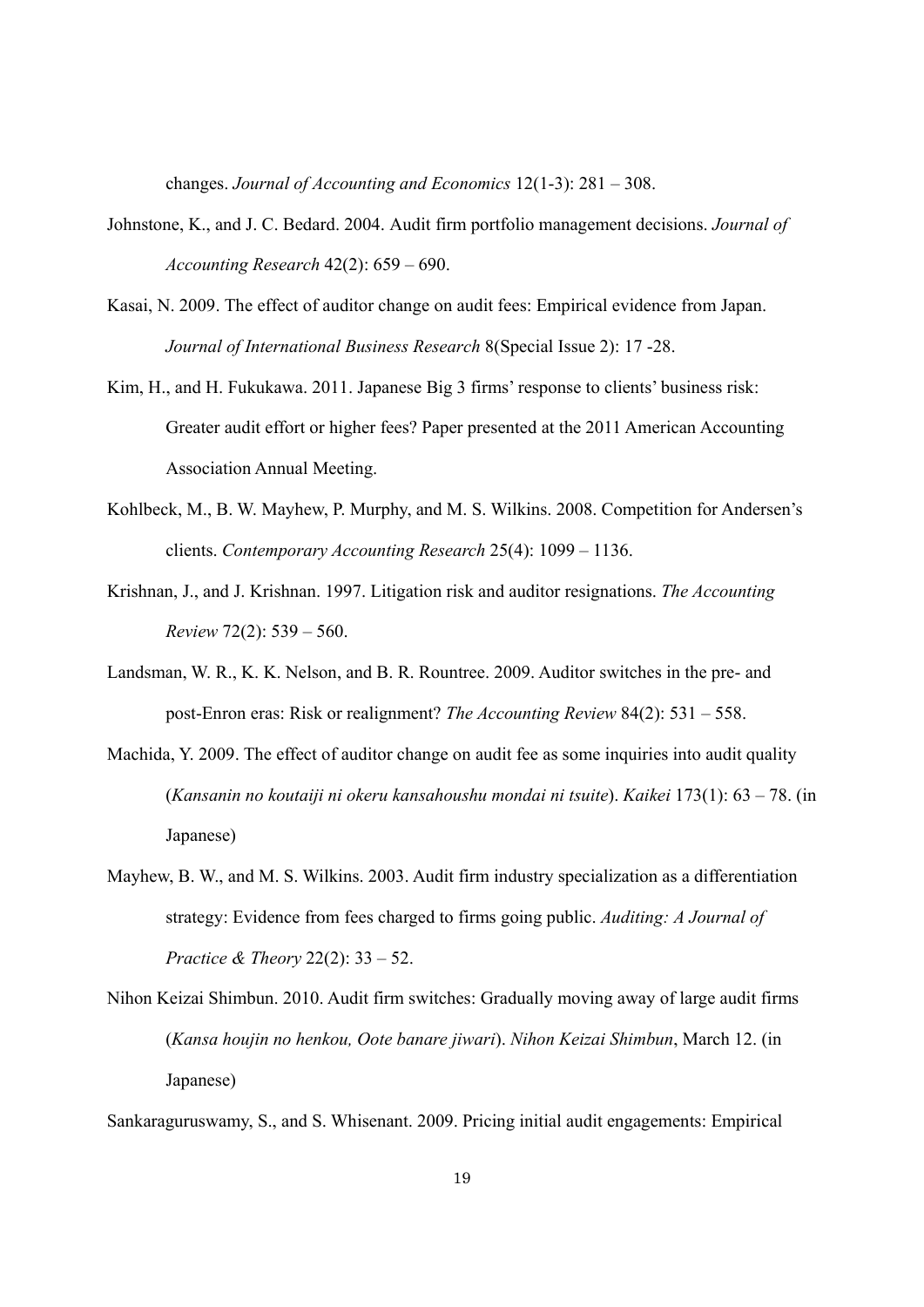evidence following public disclosure of audit fees. Working paper. University of Houston.

- Schwartz, K. B., and K. Menon. 1985. Auditor switches by failing firms. *The Accounting Review*  $60(2)$ : 248 – 261.
- Shu, S. Z. 2000. Auditor resignations: clientele effects and legal liability. *Journal of Accounting and Economics* 29(2): 173 – 205.
- Study Group on Auditor and Audit Fee Issues (Kansanin Kansahoushu Mondai Kenkyukai). 2008. *2008 Report on Auditor and Audit Fees of Publicly Listed Companies (Joujoukigyo Kansanin Kansahoushu Hakusho)*. Seibunsha (in Japanese).
- Study Group on Auditor and Audit Fee Issues (Kansanin Kansahoushu Mondai Kenkyukai). 2009. *2009 Report on Auditor and Audit Fees of Publicly Listed Companies (Joujoukigyo Kansanin Kansahoushu Hakusho)*. Seibunsha (in Japanese).
- Study Group on Auditor and Audit Fee Issues (Kansanin Kansahoushu Mondai Kenkyukai). 2010. *2010 Report on Auditor and Audit Fees of Publicly Listed Companies (Joujoukigyo Kansanin Kansahoushu Hakusho)*. Seibunsha (in Japanese).
- Study Group on Auditor and Audit Fee Issues (Kansanin Kansahoushu Mondai Kenkyukai). 2011. *2011 Report on Auditor and Audit Fees of Publicly Listed Companies (Joujoukigyo Kansanin Kansahoushu Hakusho)*. Seibunsha (in Japanese).
- Vermeer, T. E., D. V. Rama, and K. Raghunandan. 2008. Partner familiarity and audit fees: Evidence from former Andersen clients. *Auditing: A Journal of Practice & Theory* 27(2):  $217 - 229$ .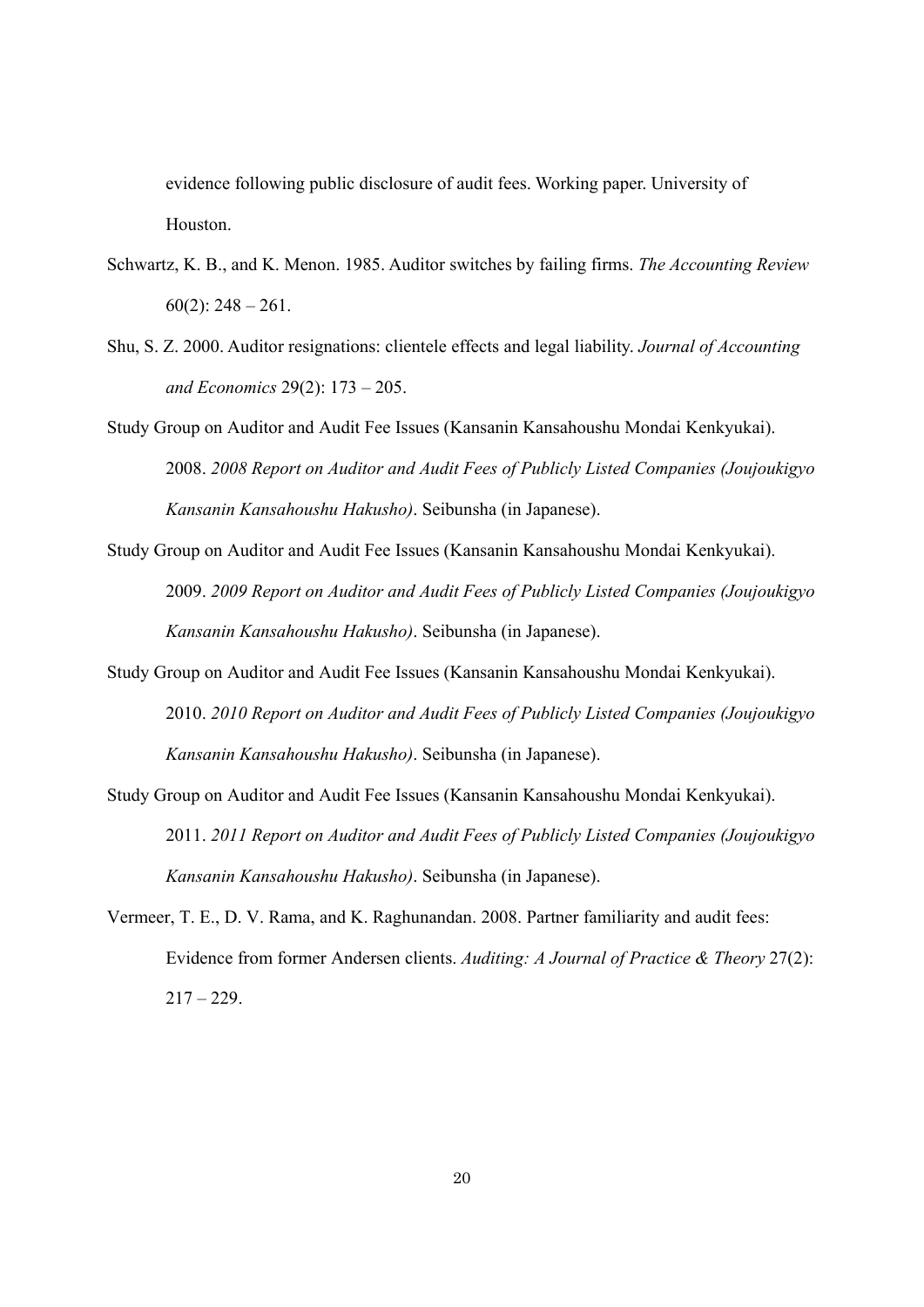## **Appendix: Variable Definitions**

# **Dependent Variable**

| $\triangle$ lnFEE            | =   | (natural log of audit fees) <sub>t</sub> – (natural log of audit fees) <sub>t-2</sub>                                                                                                                         |
|------------------------------|-----|---------------------------------------------------------------------------------------------------------------------------------------------------------------------------------------------------------------|
| <b>Independent Variables</b> |     |                                                                                                                                                                                                               |
| <b>ComAuditorRatio</b>       | =   | number of engagement partners who are common to years t and $t - 2$<br>audits divided by the number of the engagement partners in year t;                                                                     |
| $\triangle$ lnAssets         | $=$ | (natural log of total assets) <sub>t</sub> – (natural log of total assets) <sub>t-2</sub> ;                                                                                                                   |
| $\triangle$ Forsale          | $=$ | (foreign sales/total sales) <sub>t</sub> – (foreign sales/total sales) <sub>t-2</sub> ;                                                                                                                       |
| $\triangle$ Subs             | $=$ | (square root of the number of consolidated subsidiaries) <sub>t</sub> – (square<br>root of the number of consolidated subsidiaries) $_{t=2}$ ;                                                                |
| A INVREC                     | =   | $((inventory + accounts receiveable)/total assets)_t - ((inventory +$<br>accounts receivable)/total assets) $_{t=2}$ ;                                                                                        |
| $\triangle$ Current          | =   | (current assets/total assets) <sub>t</sub> – (current assets/total assets) <sub>t-2</sub> ;                                                                                                                   |
| $\triangle$ Quick            | $=$ | ((current assets – inventory)/current liabilities) <sub>t</sub> – ((current assets –<br>inventory)/current liabilities) $_{t=2}$ ;                                                                            |
| $A_ROA$                      | $=$ | (net income/total assets) <sub>t</sub> – (net income/total assets) <sub>t-2</sub> ;                                                                                                                           |
| $\triangle$ Leverage         | $=$ | (long-term liabilities/total assets) $_t - (long-term$ liabilities/total<br>$assets)_{t-2};$                                                                                                                  |
| $\triangle$ Loss             | $=$ | 1 if loss is reported in year t but not in year $t - 2$ , 0 if loss is (not)<br>reported in both years t and $t - 2$ , $-1$ if loss is reported in year $t - 2$<br>but not in year $t$ ;                      |
| $\triangle$ lnNAFEE          | $=$ | (natural log of non-audit fees) <sub>t</sub> – (natural log of non-audit fees) <sub>t-2</sub> ;                                                                                                               |
| $\triangle$ Opinion          | $=$ | 1 if audit report is modified in year t but not in year $t - 2$ , 0 if audit<br>report is (not) modified in both years t and $t - 2$ , $-1$ if audit report is<br>modified in year $t - 2$ but not in year t; |
| $\triangle$ lnAuditTeam      | $=$ | (natural log of the number of audit team staff) <sub>t</sub> – (natural log of the<br>number of audit team staff) $_{t-2}$ ;                                                                                  |
| From CA                      | =   | indicator variable, 1 if the predecessor audit firm is <i>ChuoAoyama</i> ;                                                                                                                                    |
| From Big3                    | $=$ | indicator variable, 1 if the predecessor audit firm is one of the Big 3<br>firms;                                                                                                                             |
| $To_Big3$                    | $=$ | indicator variable, 1 if the successor audit firm is one of the Big 3<br>firms;                                                                                                                               |
| $CA$ to Big3                 | $=$ | indicator variable, 1 if the predecessor audit firm is <i>ChuoAoyama</i> and                                                                                                                                  |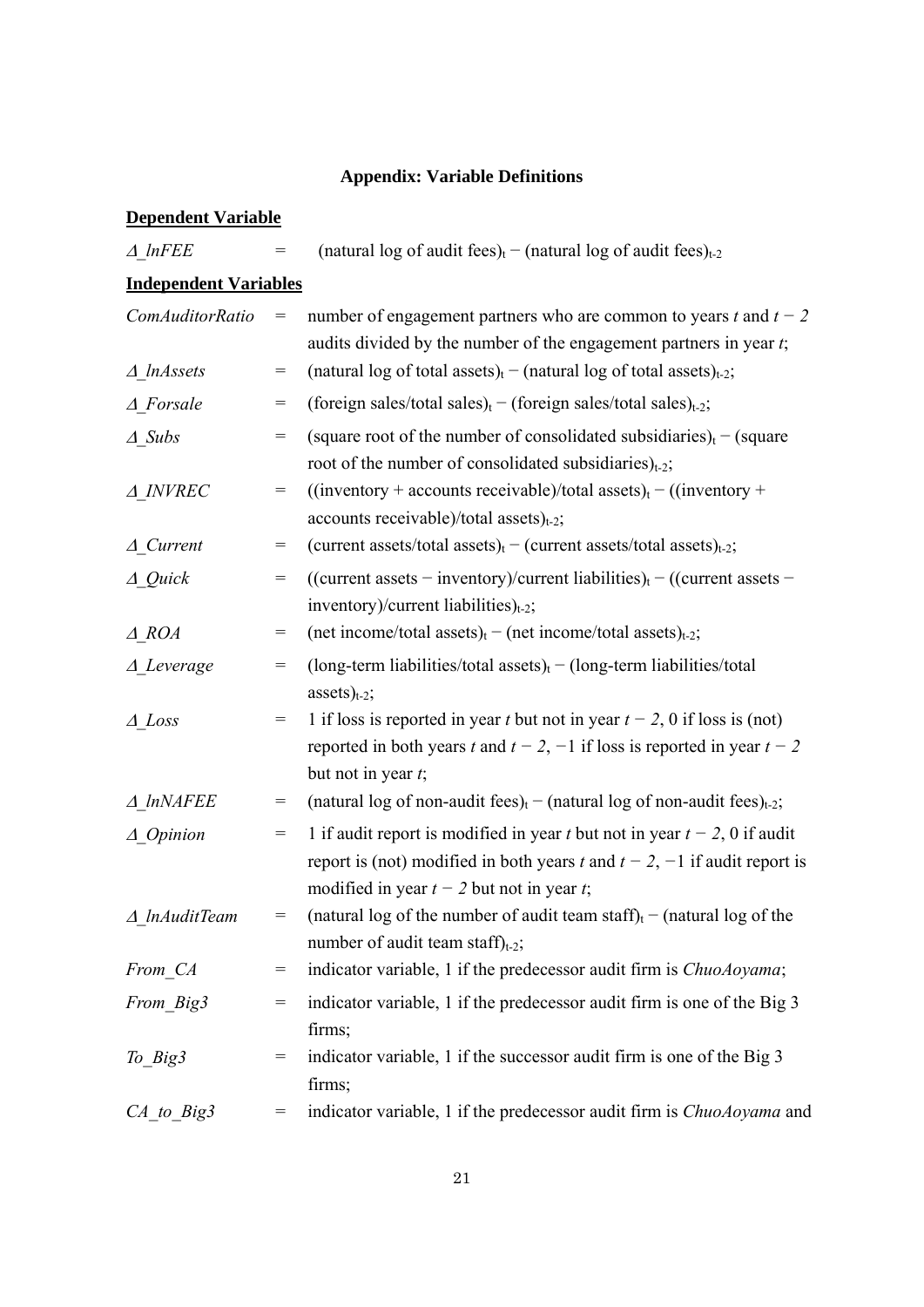the successor audit firm is one of the Big 3 firms;

| CA to Others     |     | indicator variable, 1 if the predecessor audit firm is <i>ChuoAoyama</i> and |
|------------------|-----|------------------------------------------------------------------------------|
|                  |     | the successor audit firm is a non-Big 3 firm;                                |
| Big3 to Big3     | $=$ | indicator variable, 1 if the predecessor audit firm is one of the Big 3      |
|                  |     | firms and the successor audit firm is another Big 3 firm;                    |
| Big3 to Others   | $=$ | indicator variable, 1 if the predecessor audit firm is one of the Big 3      |
|                  |     | firms and the successor audit firm is a non-Big 3 firm;                      |
| Others to Big3   | $=$ | indicator variable, 1 if the predecessor audit firm is a non-Big 3 firm      |
|                  |     | and the successor audit firm is one of the Big 3 firms;                      |
| Others to Others | $=$ | indicator variable, 1 if the predecessor audit firm is a non-Big 3 firm      |
|                  |     | and the successor audit firm is another non-Big 3 firm;                      |
| Year2006         | $=$ | indicator variable, 1 if year $t$ is the fiscal year 2006;                   |
| Year2007         | $=$ | indicator variable, 1 if year $t$ is the fiscal year 2008;                   |
| Year2008         |     | indicator variable, 1 if year $t$ is the fiscal year 2009.                   |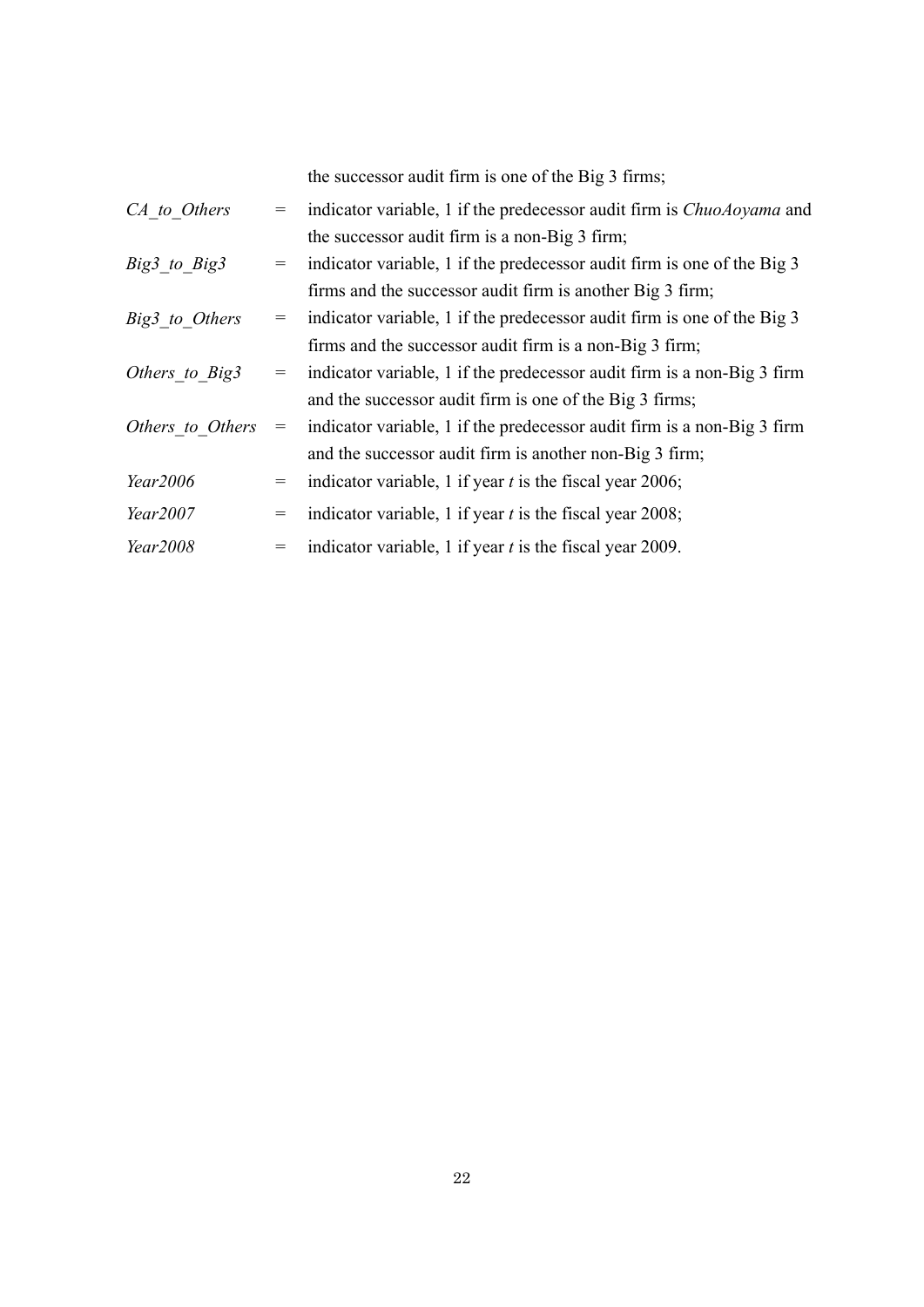|                                  | Table 1 Descriptive Statistics |                           |           |          |          |        |        |  |  |  |
|----------------------------------|--------------------------------|---------------------------|-----------|----------|----------|--------|--------|--|--|--|
| Panel A: Full sample $(n = 941)$ |                                |                           |           |          |          |        |        |  |  |  |
| Variables                        | Mean                           | $\underline{\mathrm{SD}}$ | Min       | 25Q      | Median   | 75Q    | Max    |  |  |  |
| $\triangle$ lnFEE                | 0.271                          | 0.386                     | $-1.117$  | 0.000    | 0.188    | 0.452  | 3.708  |  |  |  |
|                                  |                                |                           |           |          |          | 0.5    |        |  |  |  |
| ComAuditorRatio                  | 0.183                          | 0.298                     | 0.000     | 0.000    | 0.000    | $00\,$ | 1.000  |  |  |  |
| $\triangle$ lnAssets             | $-0.032$                       | 0.430                     | $-3.974$  | $-0.149$ | 0.005    | 0.128  | 2.307  |  |  |  |
| $\triangle$ Foresale             | 1.124                          | 6.360                     | $-46.590$ | 0.000    | 0.000    | 0.295  | 47.569 |  |  |  |
| $\triangle$ Subs                 | 0.145                          | 0.811                     | $-7.542$  | 0.000    | 0.000    | 0.318  | 9.279  |  |  |  |
| $\triangle$ INVREC               | 0.003                          | 0.100                     | $-0.715$  | $-0.026$ | 0.004    | 0.038  | 0.573  |  |  |  |
| $\triangle$ Current              | $-0.002$                       | 0.112                     | $-0.767$  | $-0.030$ | 0.009    | 0.043  | 0.654  |  |  |  |
| $\triangle$ Quick                | $-0.069$                       | 1.720                     | $-25.058$ | $-0.203$ | $-0.010$ | 0.156  | 27.605 |  |  |  |
| $\triangle$ ROA                  | $-0.043$                       | 0.301                     | $-2.951$  | $-0.039$ | $-0.005$ | 0.013  | 1.950  |  |  |  |
| $\triangle$ Leverage             | $-0.009$                       | 0.094                     | $-0.785$  | $-0.044$ | $-0.008$ | 0.019  | 0.687  |  |  |  |
| $\triangle$ Loss                 | 0.090                          | 0.515                     | $-1.000$  | 0.000    | 0.000    | 0.000  | 1.000  |  |  |  |
| $\triangle$ lnNAFEE              | 0.252                          | 1.188                     | $-5.283$  | 0.000    | 0.000    | 1.099  | 4.007  |  |  |  |
| $\triangle$ Opinion              | 0.003                          | 0.056                     | 0.000     | 0.000    | 0.000    | 0.000  | 1.000  |  |  |  |
| $\triangle$ lnAuditTeam          | 0.089                          | 0.489                     | $-1.504$  | $-0.201$ | 0.095    | 0.375  | 2.104  |  |  |  |
| From CA                          | 0.552                          | 0.498                     | 0.000     | 0.000    | 1.000    | 1.000  | 1.000  |  |  |  |
| From_Big3                        | 0.289                          | 0.454                     | 0.000     | 0.000    | 0.000    | 1.000  | 1.000  |  |  |  |
| From_Others                      | 0.159                          | 0.366                     | 0.000     | 0.000    | 0.000    | 0.000  | 1.000  |  |  |  |
| To Big3                          | 0.491                          | 0.500                     | 0.000     | 0.000    | 0.000    | 1.000  | 1.000  |  |  |  |
| $CA_to_Big3$                     | 0.386                          | 0.487                     | 0.000     | 0.000    | 0.000    | 1.000  | 1.000  |  |  |  |
| CA_to_Others                     | 0.166                          | 0.372                     | 0.000     | 0.000    | 0.000    | 0.000  | 1.000  |  |  |  |
| Big3 to Big3                     | 0.070                          | 0.256                     | 0.000     | 0.000    | 0.000    | 0.000  | 1.000  |  |  |  |
| Big3_to_Others                   | 0.219                          | 0.414                     | 0.000     | 0.000    | 0.000    | 0.000  | 1.000  |  |  |  |
| Others to Big3                   | 0.035                          | 0.184                     | 0.000     | 0.000    | 0.000    | 0.000  | 1.000  |  |  |  |
| Others to Others                 | 0.124                          | 0.330                     | 0.000     | 0.000    | 0.000    | 0.000  | 1.000  |  |  |  |
| Year2006                         | 0.173                          | 0.379                     | 0.000     | 0.000    | 0.000    | 0.000  | 1.000  |  |  |  |
| Year2007                         | 0.538                          | 0.499                     | 0.000     | 0.000    | 1.000    | 1.000  | 1.000  |  |  |  |
| Year2008                         | 0.158                          | 0.365                     | 0.000     | 0.000    | 0.000    | 0.000  | 1.000  |  |  |  |
| Year2009                         | 0.131                          | 0.337                     | 0.000     | 0.000    | 0.000    | 0.000  | 1.000  |  |  |  |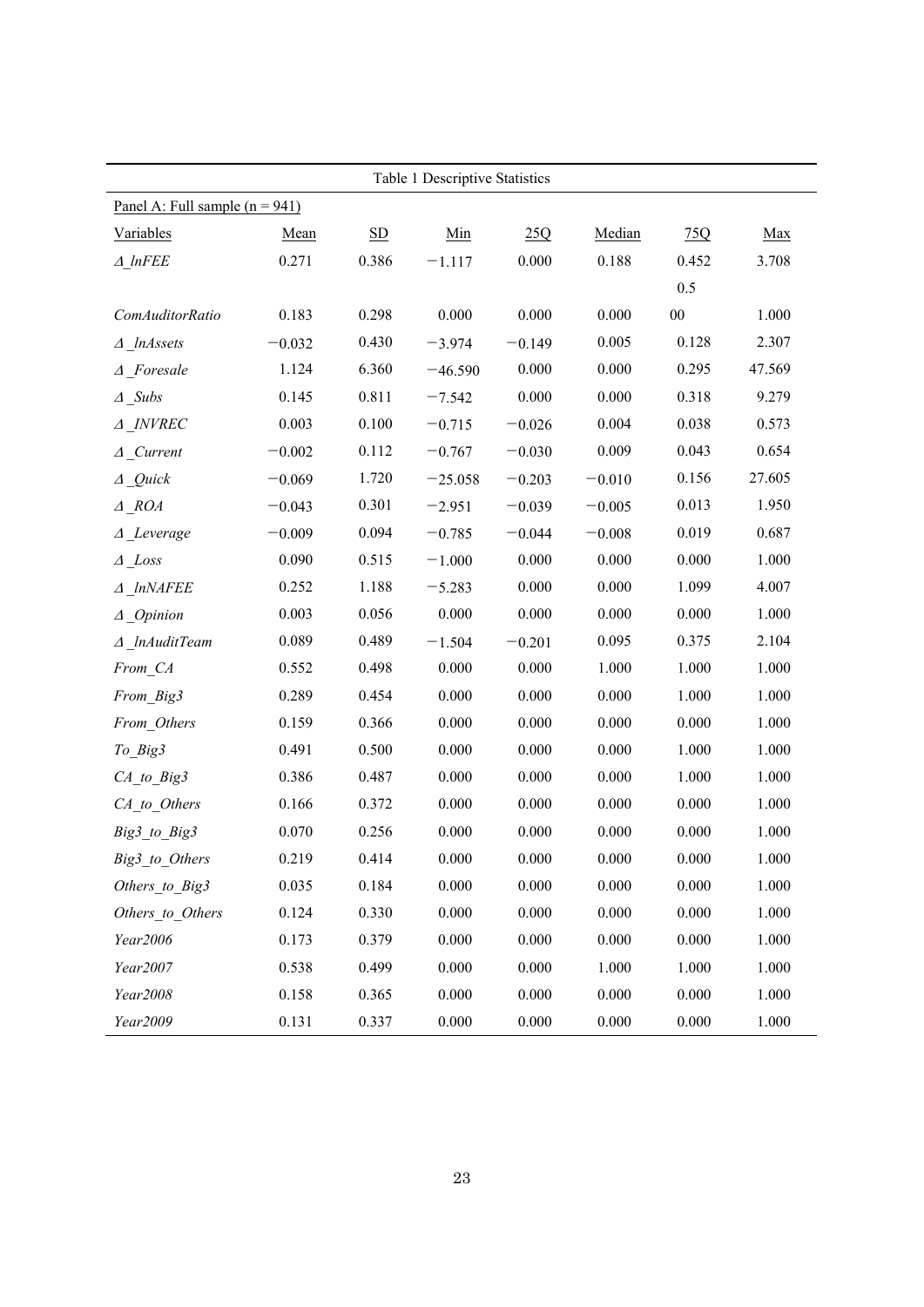|                                          |            |                           | Table 1 Descriptive Statistics (continued) |          |          |       |        |
|------------------------------------------|------------|---------------------------|--------------------------------------------|----------|----------|-------|--------|
| Panel B: $\triangle$ lnFEE > 0 (n = 702) |            |                           |                                            |          |          |       |        |
| Variables                                | Mean       | $\underline{\mathrm{SD}}$ | Min                                        | 25Q      | Median   | 75Q   | Max    |
| $\triangle$ lnFEE                        | $0.396***$ | 0.357                     | 0.019                                      | 0.147    | 0.297    | 0.549 | 3.708  |
| ComAuditorRatio                          | 0.174      | 0.292                     | 0.000                                      | 0.000    | 0.000    | 0.333 | 1.000  |
| $\triangle$ InAssets                     | $-0.028$   | 0.425                     | $-2.288$                                   | $-0.165$ | $-0.001$ | 0.130 | 2.307  |
| $\triangle$ Foresale                     | 1.308      | 6.516                     | $-46.590$                                  | 0.000    | 0.000    | 0.725 | 47.569 |
| $\triangle$ _Subs                        | $0.202***$ | 0.835                     | $-3.162$                                   | 0.000    | 0.000    | 0.410 | 9.279  |
| $\triangle$ INVREC                       | 0.004      | 0.106                     | $-0.715$                                   | $-0.025$ | 0.004    | 0.041 | 0.573  |
| $\triangle$ Current                      | $-0.003$   | 0.113                     | $-0.717$                                   | $-0.032$ | 0.009    | 0.043 | 0.552  |
| $\Delta$ Quick                           | $-0.102$   | 1.896                     | $-25.058$                                  | $-0.228$ | $-0.016$ | 0.156 | 27.605 |
| $\triangle$ ROA                          | $-0.050$   | 0.290                     | $-2.507$                                   | $-0.046$ | $-0.007$ | 0.013 | 1.950  |
| $\triangle$ Leverage                     | $-0.006$   | 0.091                     | $-0.404$                                   | $-0.044$ | $-0.006$ | 0.023 | 0.687  |
| $\triangle$ Loss                         | $0.115***$ | 0.531                     | $-1.000$                                   | 0.000    | 0.000    | 0.000 | 1.000  |
| $\triangle$ InNAFEE                      | 0.256      | 1.208                     | $-5.283$                                   | 0.000    | 0.000    | 1.099 | 4.007  |
| $\triangle$ Opinion                      | 0.003      | 0.053                     | 0.000                                      | 0.000    | 0.000    | 0.000 | 1.000  |
| $\triangle$ lnAuditTeam                  | $0.106*$   | 0.498                     | $-1.504$                                   | $-0.201$ | 0.087    | 0.405 | 2.104  |
| From CA                                  | $0.520***$ | 0.500                     | 0.000                                      | 0.000    | 1.000    | 1.000 | 1.000  |
| From Big3                                | $0.318***$ | 0.466                     | 0.000                                      | 0.000    | 0.000    | 1.000 | 1.000  |
| From Others                              | 0.162      | 0.369                     | 0.000                                      | 0.000    | 0.000    | 0.000 | 1.000  |
| To Big3                                  | 0.497      | 0.500                     | 0.000                                      | 0.000    | 0.000    | 1.000 | 1.000  |
| $CA_to_Big3$                             | 0.376      | 0.485                     | 0.000                                      | 0.000    | 0.000    | 1.000 | 1.000  |
| $CA_to_O$                                | $0.144***$ | 0.351                     | 0.000                                      | 0.000    | 0.000    | 0.000 | 1.000  |
| Big3_to_Big3                             | $0.080**$  | 0.271                     | 0.000                                      | 0.000    | 0.000    | 0.000 | 1.000  |
| Big3_to_Others                           | $0.238**$  | 0.426                     | 0.000                                      | 0.000    | 0.000    | 0.000 | 1.000  |
| Others to Big3                           | $0.041*$   | 0.199                     | 0.000                                      | 0.000    | 0.000    | 0.000 | 1.000  |
| Others to Others                         | 0.121      | 0.326                     | 0.000                                      | 0.000    | 0.000    | 0.000 | 1.000  |
| Year2006                                 | $0.137***$ | 0.344                     | 0.000                                      | 0.000    | 0.000    | 0.000 | 1.000  |
| Year2007                                 | 0.526      | 0.500                     | 0.000                                      | 0.000    | 1.000    | 1.000 | 1.000  |
| Year2008                                 | $0.189***$ | 0.392                     | 0.000                                      | 0.000    | 0.000    | 0.000 | 1.000  |
| Year2009                                 | $0.148***$ | 0.356                     | 0.000                                      | 0.000    | 0.000    | 0.000 | 1.000  |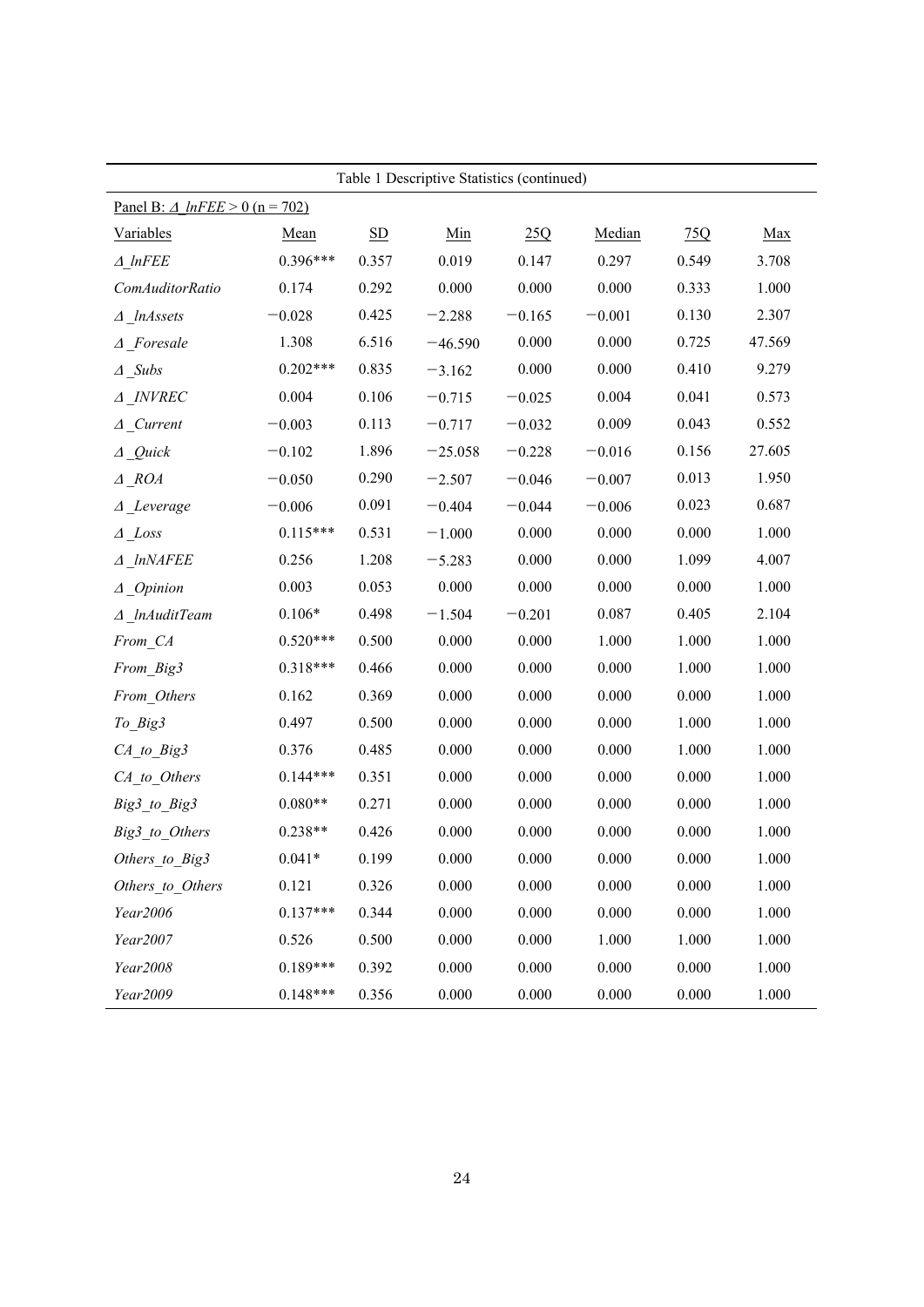| Table 1 Descriptive Statistics (continued)    |             |                           |           |          |          |       |        |  |  |
|-----------------------------------------------|-------------|---------------------------|-----------|----------|----------|-------|--------|--|--|
| Panel C: $\triangle$ InFEE $\leq$ 0 (n = 239) |             |                           |           |          |          |       |        |  |  |
| Variables                                     | Mean        | $\underline{\mathrm{SD}}$ | Min       | 25Q      | Median   | 75Q   | Max    |  |  |
| $\triangle$ lnFEE                             | $-0.096***$ | 0.184                     | $-1.117$  | $-0.115$ | 0.000    | 0.000 | 0.000  |  |  |
| ComAuditorRatio                               | 0.207       | 0.312                     | 0.000     | 0.000    | 0.000    | 0.500 | 1.000  |  |  |
| $\triangle$ _lnAssets                         | $-0.045$    | 0.446                     | $-3.974$  | $-0.076$ | 0.017    | 0.128 | 1.349  |  |  |
| $\triangle$ Foresale                          | 0.583       | 5.856                     | $-43.268$ | 0.000    | 0.000    | 0.000 | 26.156 |  |  |
| $\triangle$ _Subs                             | $-0.021***$ | 0.710                     | $-7.542$  | $-0.099$ | 0.000    | 0.213 | 2.071  |  |  |
| A INVREC                                      | $-0.001$    | 0.082                     | $-0.567$  | $-0.027$ | 0.004    | 0.031 | 0.236  |  |  |
| $\Delta$ _Current                             | $-0.001$    | 0.108                     | $-0.767$  | $-0.029$ | 0.007    | 0.043 | 0.654  |  |  |
| $\Delta$ Quick                                | 0.027       | 1.042                     | $-7.468$  | $-0.118$ | $-0.001$ | 0.161 | 10.653 |  |  |
| $\triangle$ ROA                               | $-0.023$    | 0.331                     | $-2.951$  | $-0.021$ | $-0.001$ | 0.014 | 1.758  |  |  |
| $\triangle$ _Leverage                         | $-0.016$    | 0.101                     | $-0.785$  | $-0.043$ | $-0.012$ | 0.013 | 0.351  |  |  |
| $\Delta$ _Loss                                | $0.017***$  | 0.458                     | $-1.000$  | 0.000    | 0.000    | 0.000 | 1.000  |  |  |
| A InNAFEE                                     | 0.239       | 1.133                     | $-4.927$  | 0.000    | 0.000    | 0.847 | 3.045  |  |  |
| $\triangle$ Opinion                           | 0.004       | 0.065                     | 0.000     | 0.000    | 0.000    | 0.000 | 1.000  |  |  |
| $\triangle$ InAuditTeam                       | $0.039*$    | 0.460                     | $-1.335$  | $-0.208$ | 0.095    | 0.310 | 1.099  |  |  |
| From CA                                       | $0.644***$  | 0.480                     | 0.000     | 0.000    | 1.000    | 1.000 | 1.000  |  |  |
| From_Big3                                     | $0.205***$  | 0.405                     | 0.000     | 0.000    | 0.000    | 0.000 | 1.000  |  |  |
| From Others                                   | 0.151       | 0.358                     | 0.000     | 0.000    | 0.000    | 0.000 | 1.000  |  |  |
| To_Big3                                       | 0.473       | 0.500                     | 0.000     | 0.000    | 0.000    | 1.000 | 1.000  |  |  |
| $CA_to_Big3$                                  | 0.414       | 0.494                     | 0.000     | 0.000    | 0.000    | 1.000 | 1.000  |  |  |
| CA_to_Others                                  | $0.230***$  | 0.422                     | 0.000     | 0.000    | 0.000    | 0.000 | 1.000  |  |  |
| Big3_to_Big3                                  | $0.042**$   | 0.201                     | 0.000     | 0.000    | 0.000    | 0.000 | 1.000  |  |  |
| Big3_to_Others                                | $0.163**$   | 0.370                     | 0.000     | 0.000    | 0.000    | 0.000 | 1.000  |  |  |
| Others to Big3                                | $0.017*$    | 0.129                     | 0.000     | 0.000    | 0.000    | 0.000 | 1.000  |  |  |
| Others_to_Others                              | 0.134       | 0.341                     | 0.000     | 0.000    | 0.000    | 0.000 | 1.000  |  |  |
| Year2006                                      | $0.280***$  | 0.450                     | 0.000     | 0.000    | 0.000    | 0.000 | 1.000  |  |  |
| Year2007                                      | 0.573       | 0.496                     | 0.000     | 0.000    | 1.000    | 1.000 | 1.000  |  |  |
| Year2008                                      | $0.067***$  | 0.250                     | 0.000     | 0.000    | 0.000    | 0.000 | 1.000  |  |  |
| Year2009                                      | $0.079***$  | 0.271                     | 0.000     | 0.000    | 0.000    | 0.000 | 1.000  |  |  |

For variable definitions, see the Appendix.

\*\*\*, \*\*, and \* indicate there is a significant difference between the samples of  $\Delta$  lnFEE > 0 and  $\Delta$  lnFEE  $\leq$  0 at the 1%, 5%, and 10% level, respectively (*t* tests for continuous variables and chi-squared tests for dummy variables).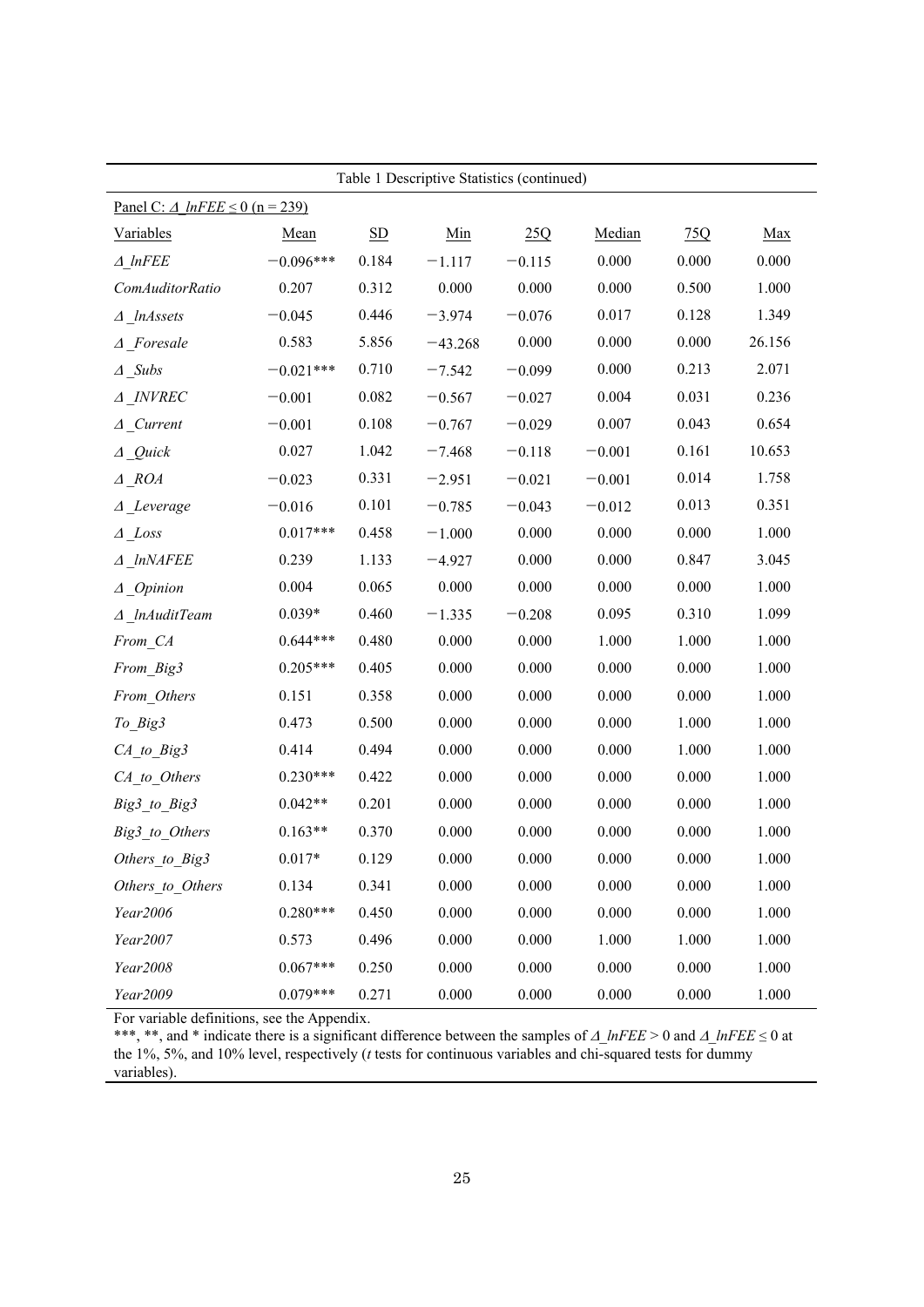| Table 2 Correlation Matrix     |                                             |           |            |                   |           |                     |            |                   |            |           |           |           |           |        |
|--------------------------------|---------------------------------------------|-----------|------------|-------------------|-----------|---------------------|------------|-------------------|------------|-----------|-----------|-----------|-----------|--------|
| (Pearson Correlation, n = 941) |                                             |           |            |                   |           |                     |            |                   |            |           |           |           |           |        |
|                                |                                             | 2         | 3          | 4                 | 5         | 6                   | 7          | 8                 | 9          | 10        | 11        | 12        | 13        | 14     |
| $1.4$ InFEE                    | 1.0000                                      |           |            |                   |           |                     |            |                   |            |           |           |           |           |        |
| 2. ComAuditorRatio             | $-0.1497*$                                  | 1.0000    |            |                   |           |                     |            |                   |            |           |           |           |           |        |
| $3. \Delta$ <i>lnAssets</i>    | 0.0576                                      | $0.1570*$ | 1.0000     |                   |           |                     |            |                   |            |           |           |           |           |        |
| 4. A Foresale                  | 0.0563                                      | $-0.0143$ | $0.1517*$  | 1.0000            |           |                     |            |                   |            |           |           |           |           |        |
| 5. $\triangle$ Subs            | $0.2728*$                                   | 0.0276    | $0.4295*$  | $0.1170*$         | 1.0000    |                     |            |                   |            |           |           |           |           |        |
| $6. \Delta$ <i>INVREC</i>      | 0.0637                                      | 0.0364    |            | $0.0954* -0.0144$ | $0.1475*$ | 1.0000              |            |                   |            |           |           |           |           |        |
| $7.4$ Current                  | $-0.0417$                                   | 0.0480    | 0.0573     | $-0.0869*$        | 0.0585    | $0.4943*$           | 1.0000     |                   |            |           |           |           |           |        |
| 8. $\triangle$ Quick           | $-0.0937*$                                  | 0.0535    | $0.1120*$  | $-0.1470*$        | $-0.0630$ | $-0.1406*$          | $0.1731*$  | 1.0000            |            |           |           |           |           |        |
| $9. \Delta$ ROA                | $-0.1131*$                                  | 0.0582    | $0.4161*$  | 0.0219            | 0.0249    | $-0.1063*$          | $0.1199*$  | $0.2092*$         | 1.0000     |           |           |           |           |        |
| 10. $\triangle$ Leverage       | 0.0447                                      | $-0.0638$ | 0.0251     | 0.0514            | $0.0976*$ | $-0.1533* -0.1850*$ |            | 0.0317            | $-0.0701*$ | 1.0000    |           |           |           |        |
| 11. $\triangle$ Loss           | $0.0974*$                                   | $-0.0533$ | $-0.1205*$ | 0.0269            | 0.0198    | $-0.0662*$          | $-0.1530*$ | $-0.0862*$        | $-0.2855*$ | $0.0981*$ | 1.0000    |           |           |        |
| 12. $\triangle$ lnNAFEE        | $-0.0408$                                   | $0.1128*$ | $0.0774*$  | 0.0415            | 0.0130    | $0.0680*$           | 0.0473     | $-0.0102$         | 0.0266     | $-0.0299$ | $-0.0074$ | 1.0000    |           |        |
| 13. $\triangle$ <i>Opinion</i> | 0.0508                                      | $-0.0347$ | $-0.2666*$ | 0.0121            | $-0.0286$ | $-0.0075$           | $0.0674*$  | 0.0004            | $-0.2732*$ | 0.0255    | 0.0267    | $-0.0134$ | 1.0000    |        |
| 14. $\Delta$ lnAuditTeam       | $0.1691*$                                   | $0.0801*$ | $0.1732*$  | 0.0460            | $0.1325*$ | $0.1094*$           |            | $0.0645* -0.0392$ | 0.0137     | 0.0224    | 0.0024    | $0.0942*$ | $-0.0239$ | 1.0000 |
|                                | For variable definitions, see the Appendix. |           |            |                   |           |                     |            |                   |            |           |           |           |           |        |

\* indicates the correlation is significant at the 5% level.